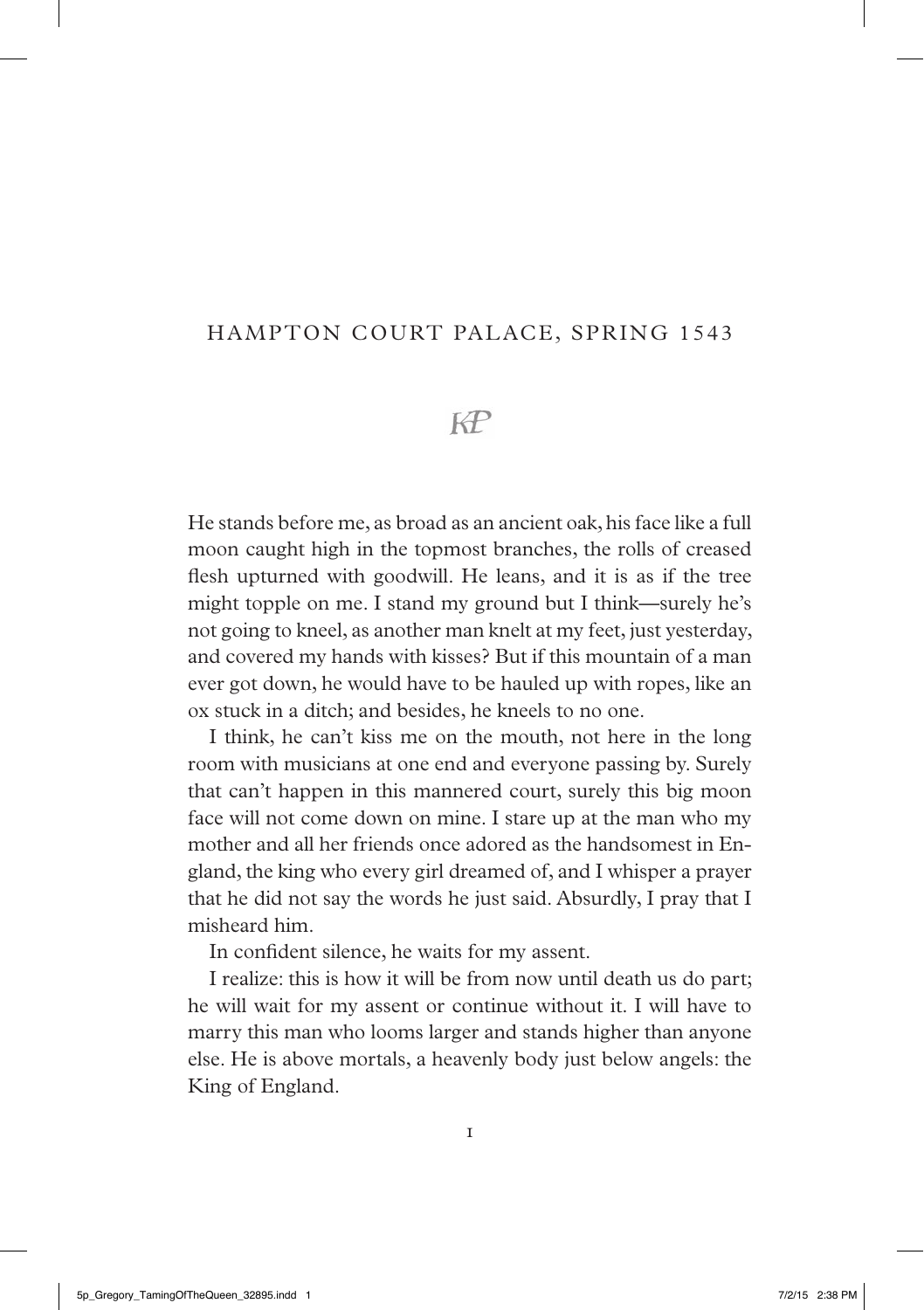"I am so surprised by the honor," I stammer.

The pursed pout of his little mouth widens into a smile. I can see the yellowing teeth and smell his old-dog breath.

"I don't deserve it."

"I will show you how to deserve it," he assures me.

A coy smile on his wet lips reminds me, horribly, that he is a sensualist trapped in a rotting body and that I will be his wife in every sense of the word; he will bed me while I am aching for another man.

"May I pray and think on this great proposal?" I ask, stumbling for courtly words. "I'm taken aback, I really am. And so recently widowed . . ."

His sprouting sandy eyebrows twitch together; this displeases him. "You want time? Weren't you hoping for this?"

"Every woman hopes for it," I assure him swiftly. "There is not one lady at court who does not hope for it, not one in the country who does not dream of it. I among all the others. But I am unworthy!"

This is better, he is soothed.

"I can't believe that my dreams have come true," I embellish. "I need time to realize my good fortune. It's like a fairy story!"

He nods. He loves fairy stories, disguising and playacting, and any sort of fanciful pretense.

"I have rescued you," he declares."I will raise you from nothing to the greatest place in the world." His voice, rich and confdent, lubricated for all his life with the fnest of wines and the fattest of cuts, is indulgent; but the sharp little gaze is interrogating me.

I force myself to meet his gimlet eyes, hooded under his fat eyelids. He doesn't raise me from nothing, I don't come from nowhere: I was born a Parr of Kendal, my late husband was a Neville, these are great families in the far North of England, not that he has ever been there. "I need a little time," I bargain. "To accustom myself to joy."

He makes a little gesture with his pudgy hand to say that I can take all the time I like. I curtsey and walk backwards from the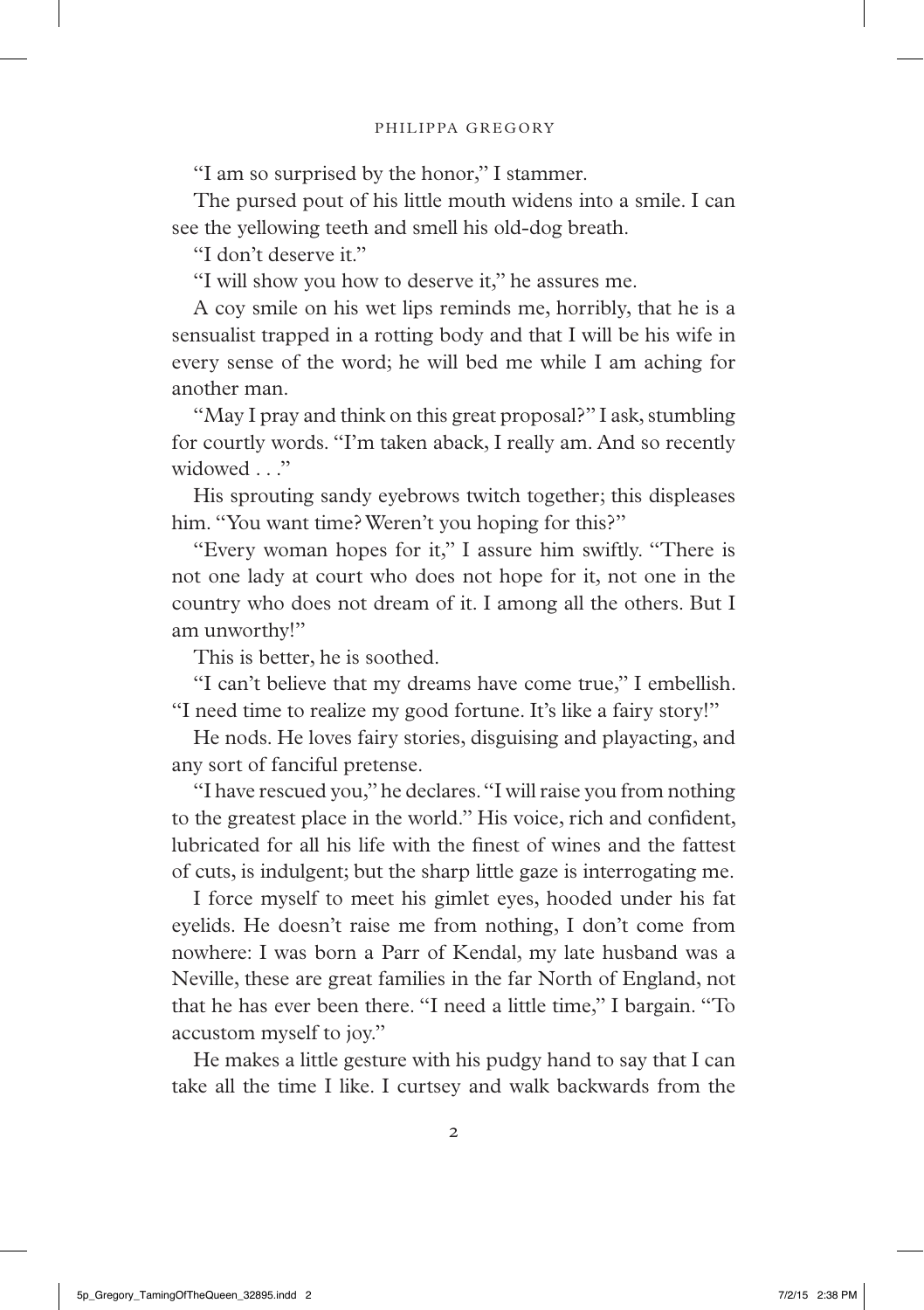card table where he suddenly demanded the greatest stake that a woman can wager: a gamble with her life. It is against the law to turn a back to him: some people secretly joke that it is safer to keep an eye on him. Six paces backwards down the long gallery, the spring sunshine beating through the tall windows onto my modestly bowed head, and then I curtsey again, lowering my eyes. When I come up, he is still beaming at me, and everyone is still watching. I make myself smile and step backwards to the closed doors that lead to his presence chamber. Behind me, the guards swing them open for me to pass, I hear the murmur as the people outside, excluded from the honor of the royal presence, watch me curtsey again on the threshold, the great king watching me leave. I continue backwards as the guards close the double doors to hide me from his sight, and I hear the thud as they ground their halberds.

I stand for a moment, facing the carved wooden panels, quite unable to turn and face the curious stares in the crowded room. Now the thick doors are between us, I fnd I am shaking—not just my hands, not just trembling in my knees, but shuddering in every sinew of my body as if I have a fever, shivering like a leveret tucked down in a wheat feld hearing the swish of the blades of the reaping gang coming closer and closer.

 $8 - 8 - 8 - 9$ 

It is long past midnight before everyone is asleep, and I put a blue cloak over my night robe of black satin and dark as a shadow in the colors of the night sky, go quietly out of the women's rooms and down the great stairs. No one sees me pass, I have the hood pulled over my face, and, anyway, this is a court that has bought and sold love for years. No one has much curiosity in a woman going to the wrong room after midnight.

There are no sentries posted at my lover's door; it is unlocked as he promised. I turn the handle and slip in, and he is there, waiting for me at the freside, the room empty, lit only by a few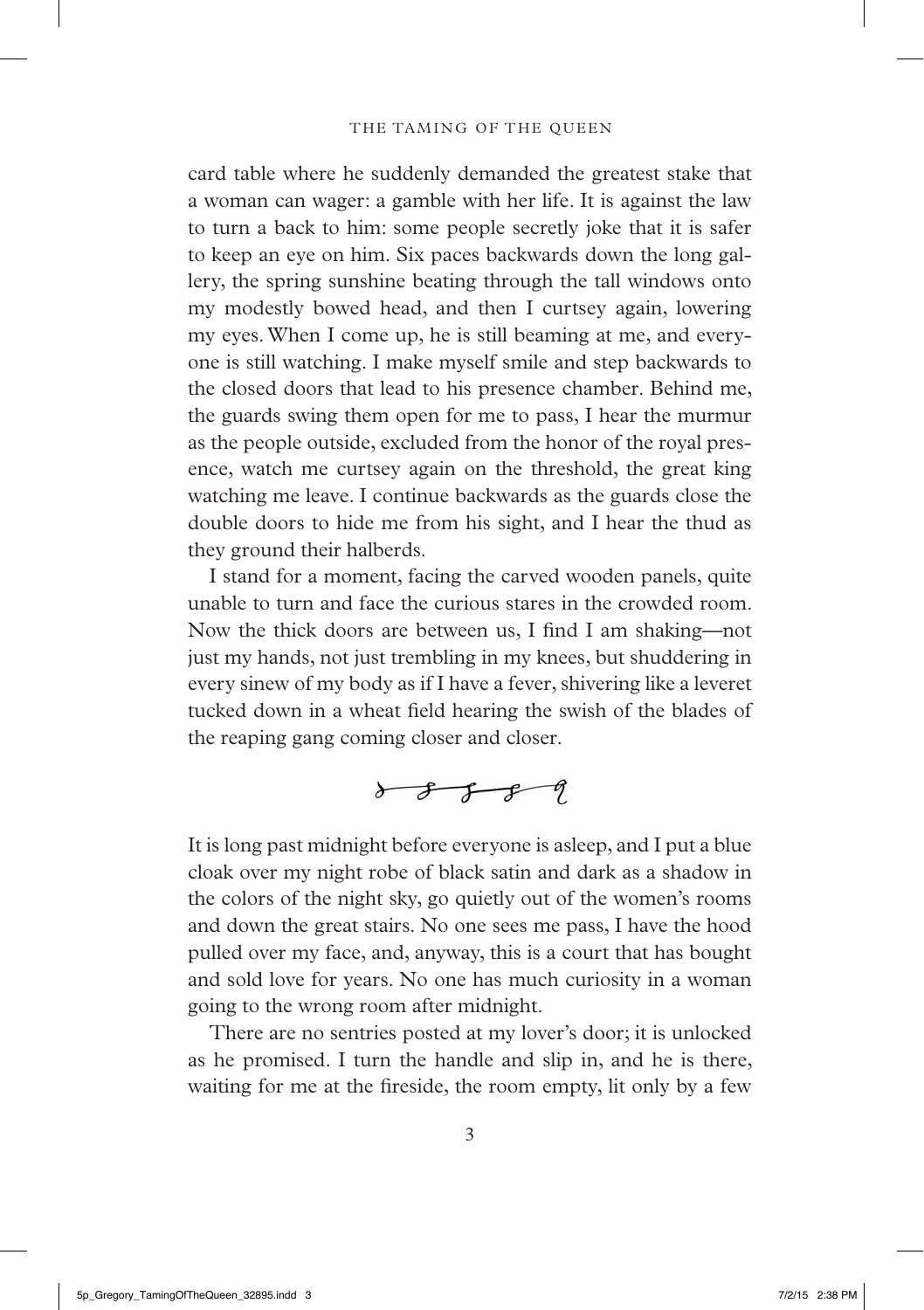candles. He is tall and lean, dark-haired, dark-eyed. When he hears me, he turns, and desire illuminates his grave face. He grabs me, my head against his hard chest, his arms tightening around my back. Without saying a word, I am rubbing my forehead against him as if I would drive myself under his skin, into his very body. We sway together for a moment, our bodies craving the scent, the touch of the other. His hands clutch at my buttocks, he lifts me up and I wrap my legs around him. I am desperate for him. He kicks open the door of his bedroom with his booted foot, and carries me in, slamming it behind him as he turns and lays me down on his bed. He strips off his breeches, he throws his shirt to the foor as I open my cloak and robe and he presses down upon me and enters me without a single word said, with only a deep sigh, as if he has been holding his breath all day for this moment.

Only then do I gasp against his naked shoulder: "Thomas, swive me all night; I don't want to think."

He rears above me so that he can see my pale face and my auburn hair spilling over the pillow. "Christ, I am desperate for you," he exclaims, and then his face grows intent and his dark eyes widen and are blinded by desire as he starts to move inside me. I open my legs wider and hear my breath coming short, and know that I am with the only lover who has ever given me pleasure, in the only place in the world where I want to be, the only place that I feel safe—in Thomas Seymour's warm bed.



Sometime before dawn, he pours wine for me from a fagon on the sideboard and offers me dried plums and some little cakes. I take a glass of wine and nibble on a pastry, catching the crumbs in my cupped hand.

"He's proposed marriage," I say shortly.

Briefy, he puts his hand over his eyes, as if he cannot bear to see me, sitting in his bed, my hair tumbled around my shoulders,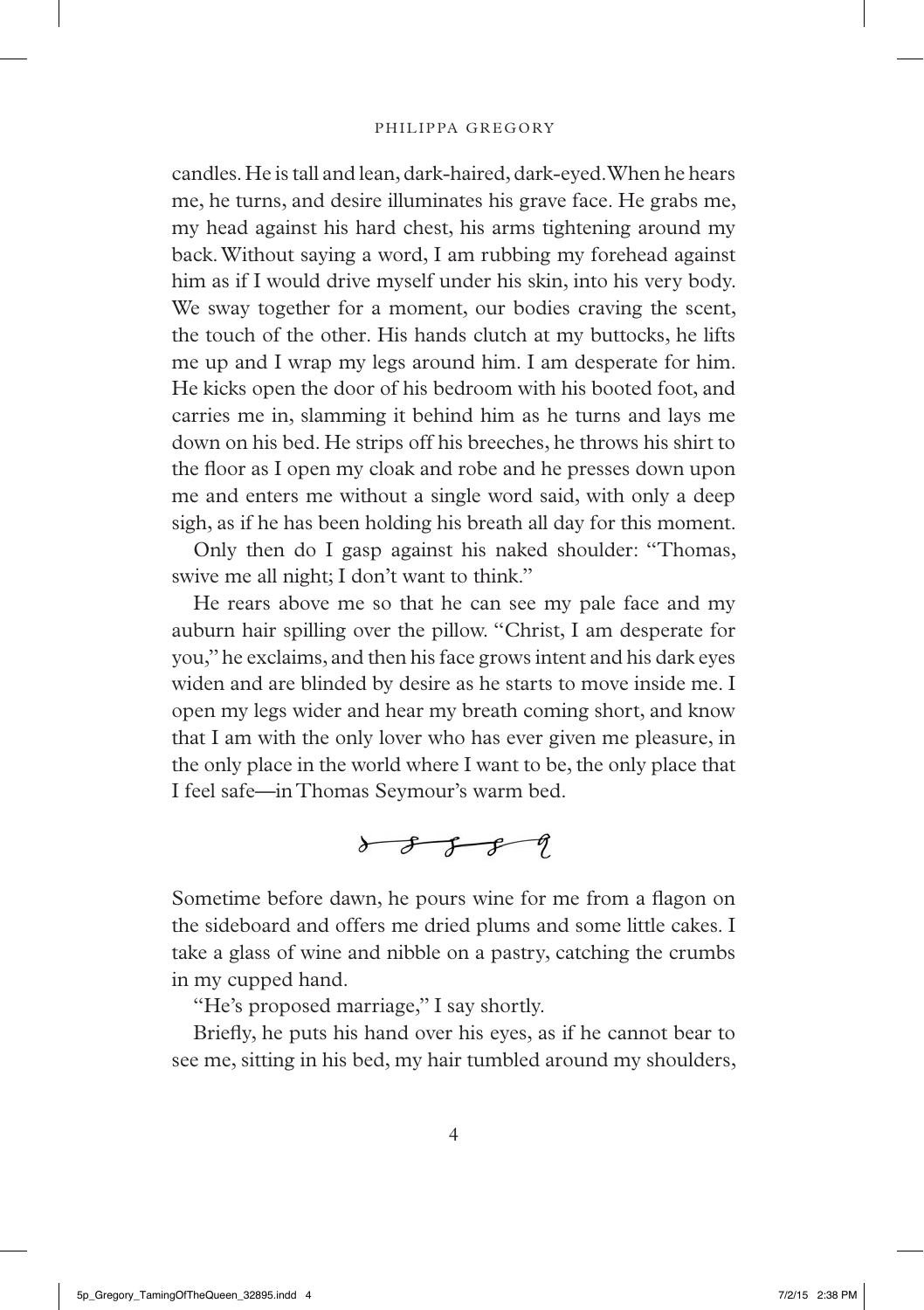his sheets wrapped around my breasts, my neck rubbed red with his biting kisses, my mouth a little swollen.

"God save us. Oh, God spare us this."

"I couldn't believe it."

"He spoke to your brother? To your uncle?"

"No, to me, yesterday."

"Have you told anyone else?"

I shake my head. "Not yet. I'd tell no one before you."

"So what will you do?"

"What can I do? I'll obey," I say grimly.

"You can't," he says with sudden impatience. He reaches for me and snatches my hands, crumbling the pastry. He kneels on the bed and kisses my fngertips, as he did when he frst told me that he loved me, that he would be my lover, that he would be my husband, that no one should ever part us, that I was the only woman he had ever desired—ever!—in a long life of lovers and whores and servant girls and so many wenches that he cannot even remember. "Kateryn, I swear that you can't. I can't bear it. I won't allow it."

"I don't see how to refuse."

"What have you said?"

"That I need time. That I have to pray and think."

He puts my hand on his fat belly. I can feel the warm damp sweat, and the soft curls of his dark hair, the wall of hard muscle beneath the frm skin. "Is this what you've been doing, tonight? Praying?"

"I've been worshipping," I whisper.

He bends and kisses the top of my head. "Heretic. What if you told him you're already promised? That you were already secretly married?"

"To you?" I say bluntly.

He takes the challenge because he is a daredevil; any risk, any danger, and Thomas runs towards it as if it were a May game, as if he is only truly alive at a sword's length from death.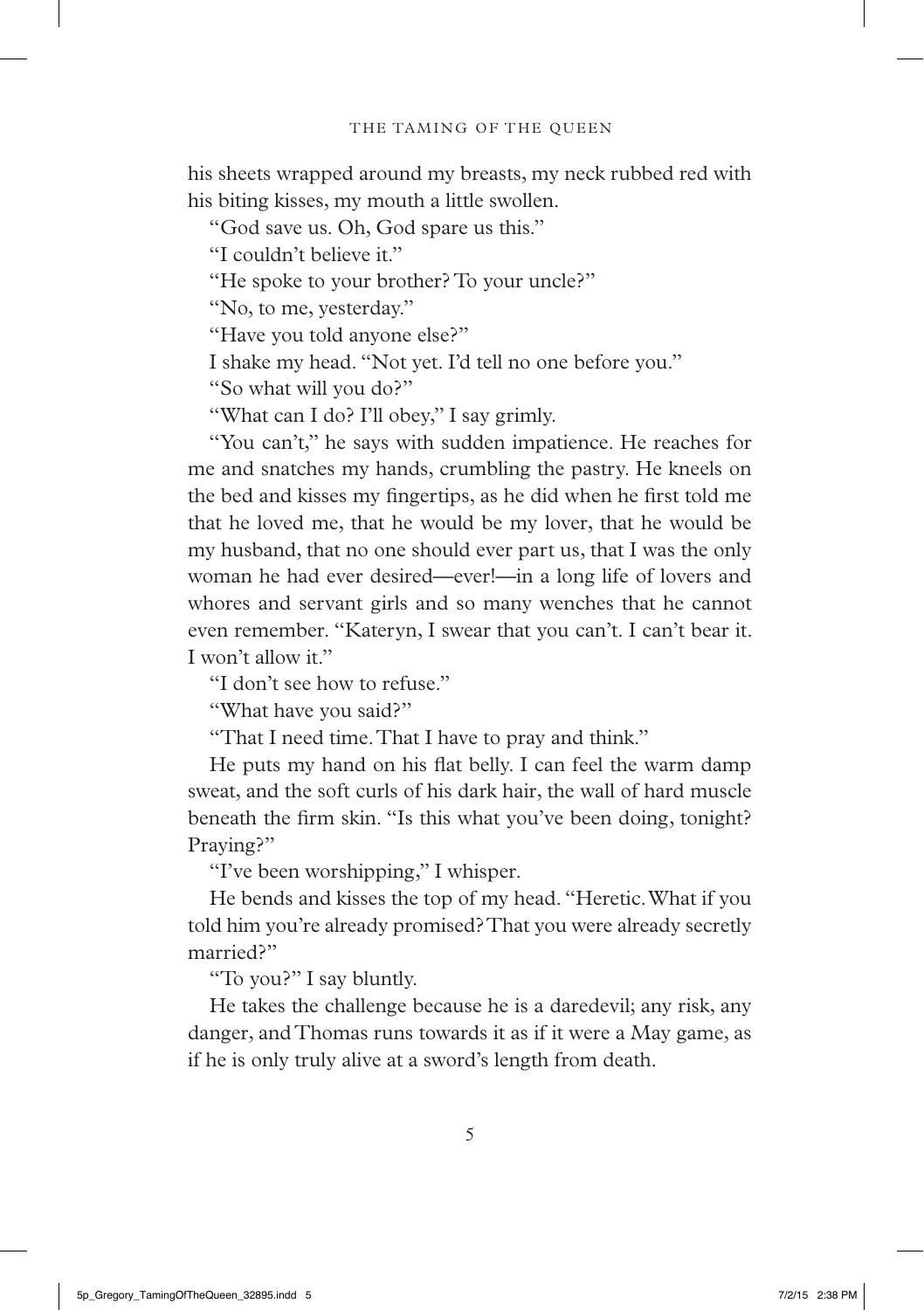"Yes, to me," he says boldly. "Of course, to me. Of course we must marry. We can say that we are already married!"

I wanted to hear him say it, but I don't dare. "I can't defy him." I lose my voice at the thought of leaving Thomas. I feel hot tears on my cheek. I lift the sheet and mop my face. "Oh, God help me, I won't be able to even see you."

He looks aghast. He sits back on his heels, the ropes of the bed creaking under his weight. "This can't be happening. You're only just free—we've been together no more than half a dozen times— I was going to ask his permission to marry you! I only waited out of respect to your widowhood!"

"I should have read the signs. He sent me those beautiful sleeves, he insisted I break my mourning and come to court. He's always coming to fnd me in Lady Mary's rooms, and he's always watching me."

"I thought he was just firting. You're not the only one. There's you, and Catherine Brandon, and Mary Howard . . . I never thought he was serious."

"He has favored my brother far beyond his deserts. God knows William wasn't appointed Warden of the Marches on his ability."

"He's old enough to be your father!"

I smile bitterly. "What man objects to a younger bride? You know, I think he had me in mind even before the death of my husband, God rest his soul."

"I knew it!" He slams his palm against the carved post of the bed. "I knew it! I've seen the way his eyes follow you around the room. I've seen him send you a little dish of this or a little piece of that at dinner, and lick his own spoon with his big fat tongue when you taste it. I can't bear the thought of you in his bed and his old hands pulling you this way and that."

I strain my throat and swallow down my fear. "I know. I know. The marriage will be far worse than the courting, and the courting is like a play with mismatched actors and I don't know my lines. I'm so afraid. Dear God, Thomas, I cannot tell you how very afraid I am. The last queen . . ." I lose my voice; I cannot say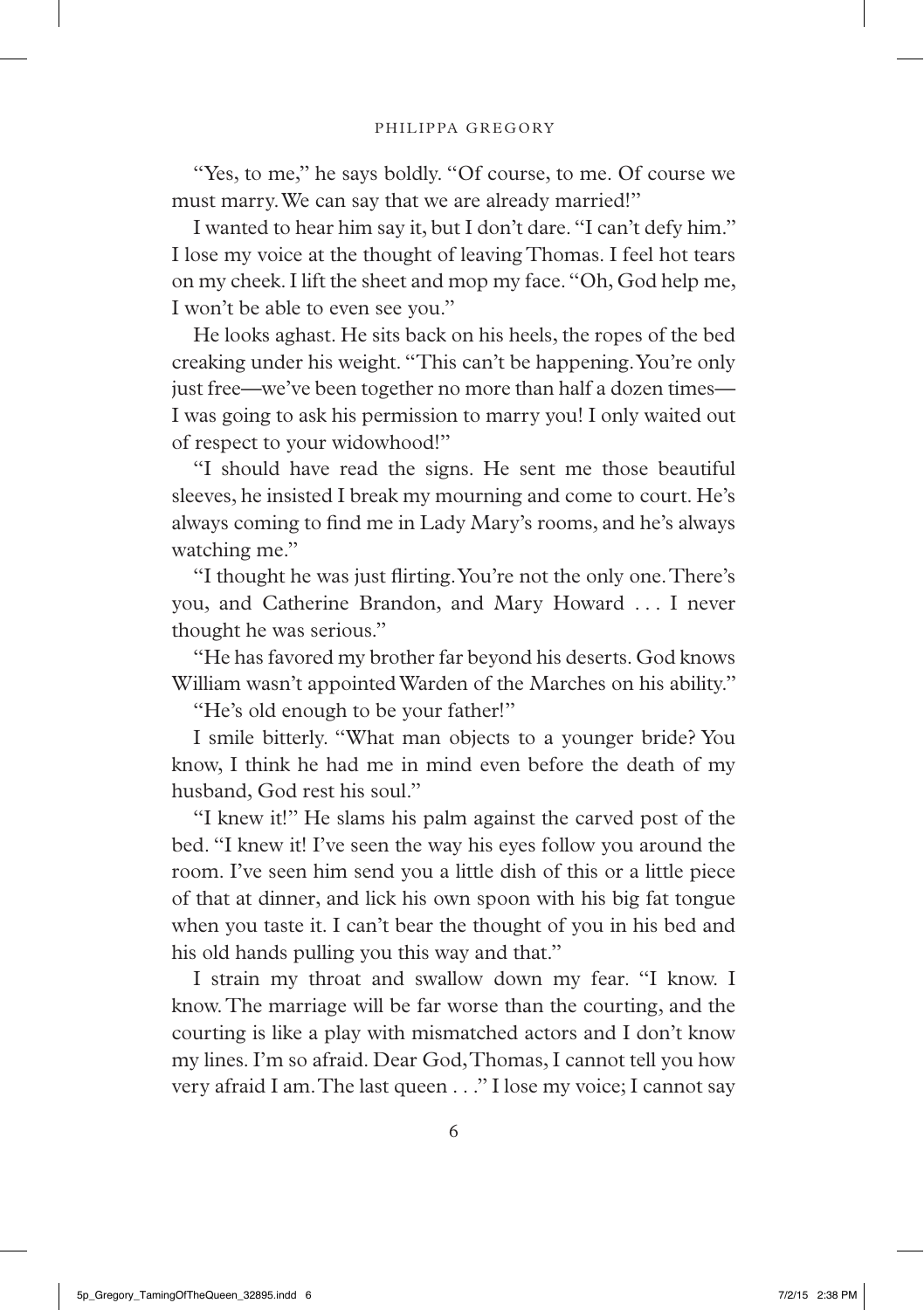her name. Katherine Howard died, beheaded for adultery, just a year ago.

"Don't be afraid of that,"Thomas reassures me. "You weren't here, you don't know what she was like. Kitty Howard ruined herself. He would never have hurt her but for her own fault. She was a complete whore."

"And what d'you think he'd call me, if he saw me like this?"

There is a bleak silence. He looks at my hands, clutched around my knees. I have started to tremble. He puts his hands on my shoulders, and feels me shudder. He looks aghast, as if we have just heard our death sentences.

"He must never ever suspect you of this," he says, gesturing to the warm fre, the candlelit room, the rumpled sheets, the heady, betraying smell of lovemaking. "If he ever asks you—deny it. I will always deny it, I swear. He must never hear even a whisper. I swear that he will never hear one word from me. We must agree it together. We will never ever speak of it. Not to anyone. We will never give him cause to suspect, and we will swear an oath of secrecy."

"I swear it. They could rack me and I wouldn't betray you."

His smile is warm. "They don't rack gentry," he says, and gathers me into his arms, with a deep gentle tenderness. He lays me down and wraps the fur rug around me, and he stretches out beside me, leaning over me, his head resting on his hand so that he can see me. He runs his hand from my wet cheek down my neck, over the curve of my breasts, my belly, my hips as if he is learning the shape of my body, as if he would read my skin with his fngers, the paragraphs, the punctuation, and remember it forever. Then he buries his face against my neck and inhales the perfume of my hair.

"This is good-bye, isn't it?" he says, his lips against my warm skin. "You've decided already, you tough little northerner. You made up your mind, all on your own, and you came to say good-bye to me."

Of course it is good-bye.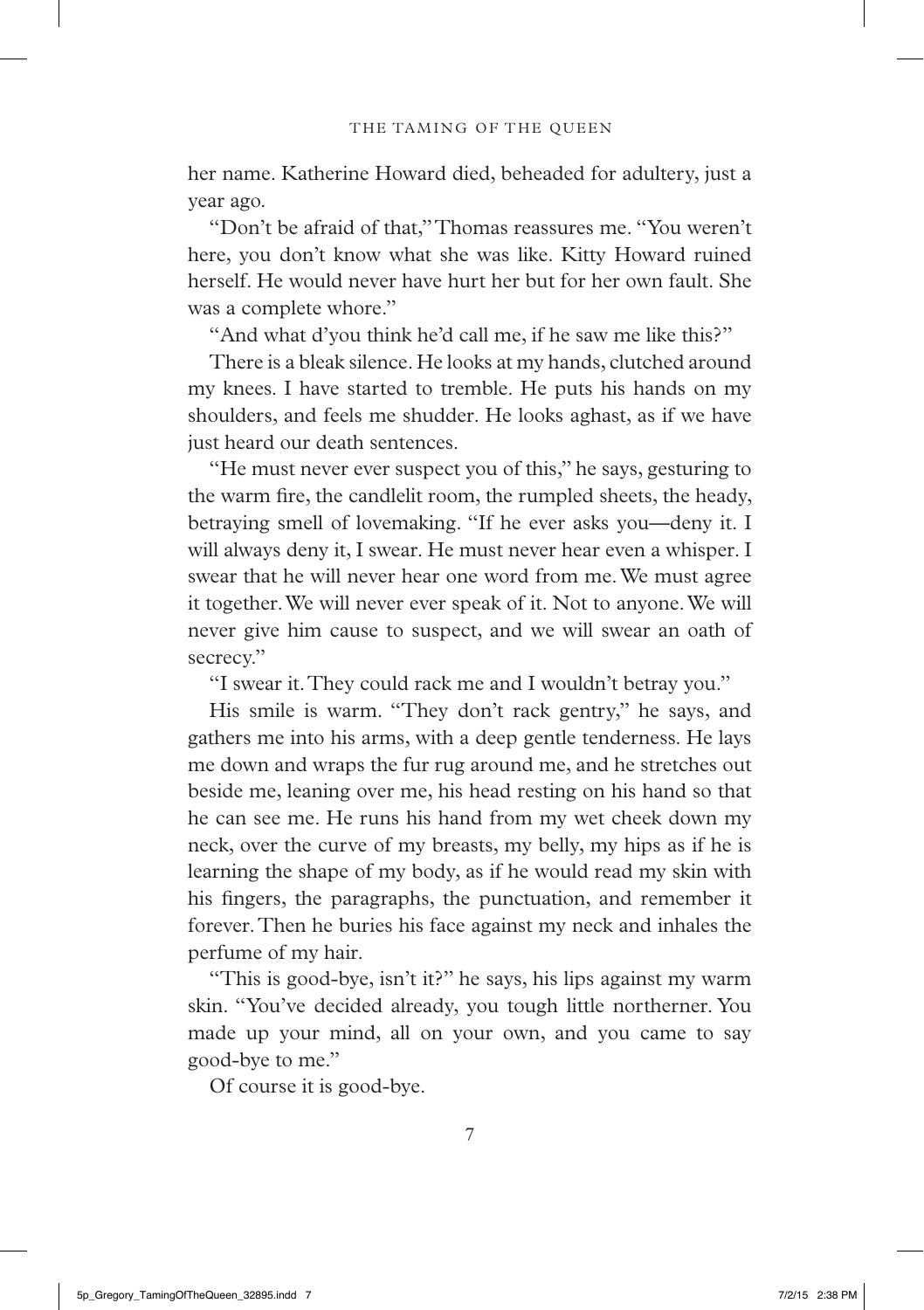"I think I will die if you leave me," he warns me.

"For sure, we will both die if I don't," I say dryly.

"Always straight to the point, Kat."

"I don't want to lie to you tonight. I'm going to spend the rest of my life telling lies."

He scrutinizes my face. "You're beautiful when you cry," he remarks. "Especially when you cry."

I put my hands against his chest. I feel the curve of his muscle and his dark hair under my palms. He has an old scar on one shoulder from a sword cut. I touch it gently, thinking I must remember this, I must remember every moment of this.

"Don't ever let him see you cry," he says. "He would like it."

I trace the line of his collarbone, map the sinew of his shoulder. His warm skin under my hands and the scent of our lovemaking distracts me from sorrow.

"I've got to leave before dawn," I say, glancing at the shuttered window. "We don't have long."

He knows exactly what I am thinking. "Is this the way you want to say good-bye?" Gently he presses his thigh between mine so that the hard muscle rests against the folds of soft fesh and pleasure rises slowly through my body like a blush. "Like this?"

"Country ways," I whisper to make him laugh.

He rolls us both over so that he is on his back and I am lying along the warm lean length of him, on top of him so that I command this last act of love. I stretch out and feel him shudder with desire, I sit astride him, my hands against his chest, so that I can look into his dark eyes as I lower myself gently down to the entrancing point where he will enter me and then I hesitate until he pleads: "Kateryn." Only then do I ease onward. He gasps and closes his eyes, stretching out his arms, as if he were crucifed on pleasure. I move, slowly at frst, thinking of his delight, wanting to make this last for a long time, but then I feel the heat growing in me, and the wonderful familiar impatience rising, until I cannot hesitate or stop but I have to go on, thinking of nothing at all, until I call on him in pleasure, calling his name in joy and at the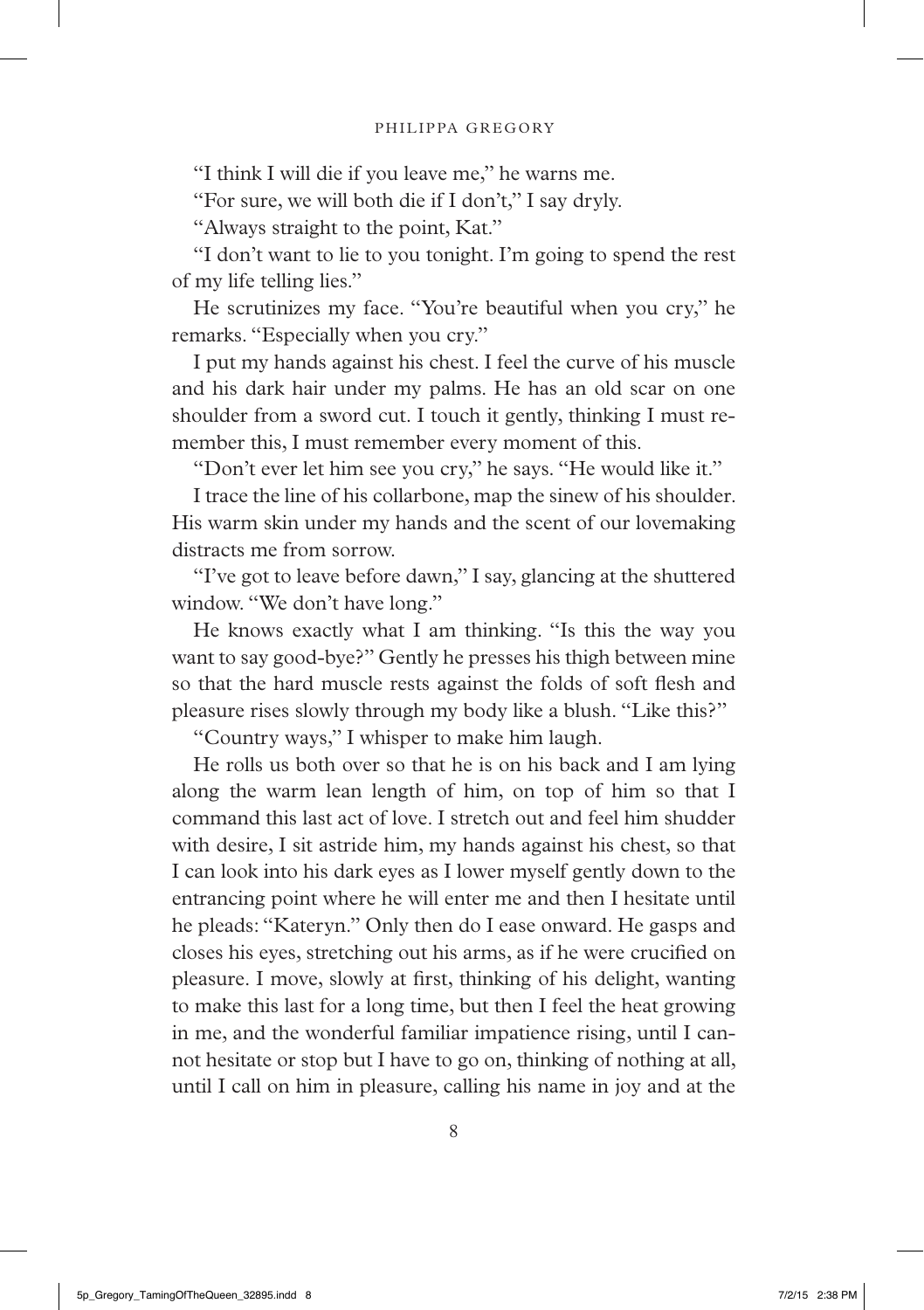end weeping and weeping for lust, for love, and for the terrible loss that will come with the morning.



At chapel for Prime, I kneel beside my sister, Nan, the ladies of the king's daughter, Lady Mary, all around us. Lady Mary herself, silently praying at her own richly furnished prie-dieu, is out of earshot.

"Nan, I have to tell you something," I mutter.

"Has the king spoken?" is all she says.

"Yes."

She gives a little gasp and then puts her hand over mine and squeezes it. Her eyes close in a prayer. We kneel side by side, just as we used to do when we were little girls at home in Kendal in Westmorland and our mother read the prayers in Latin and we gabbled the responses. When the long service ends, Lady Mary rises to her feet, and we follow her from the chapel.

It is a fne spring day. If I were at home we would start plowing on a day like this and the sound of the curlews would ring out as loud as the plowboy's whistle.

"Let's walk in the garden before breakfast," Lady Mary proposes, and we follow her down the stairs to the privy garden and past the yeomen of the guard, who present arms and then stand back. My sister, Nan, raised at court, sees the opportunity to take my arm and slide us behind the backs of the ladies who are walking with our mistress. Discreetly, we sidestep to another path and when we are alone and cannot be overheard, she turns to look at me. Her pale tense face is like my own: auburn hair swept back under a hood, gray eyes like mine, and—just now—her cheeks are fushed red with excitement.

"God bless you, my sister. God bless us all. This is a great day for the Parrs. What did you say?"

"I asked for time to realize my joy," I say dryly.

"How long d'you think you've got?"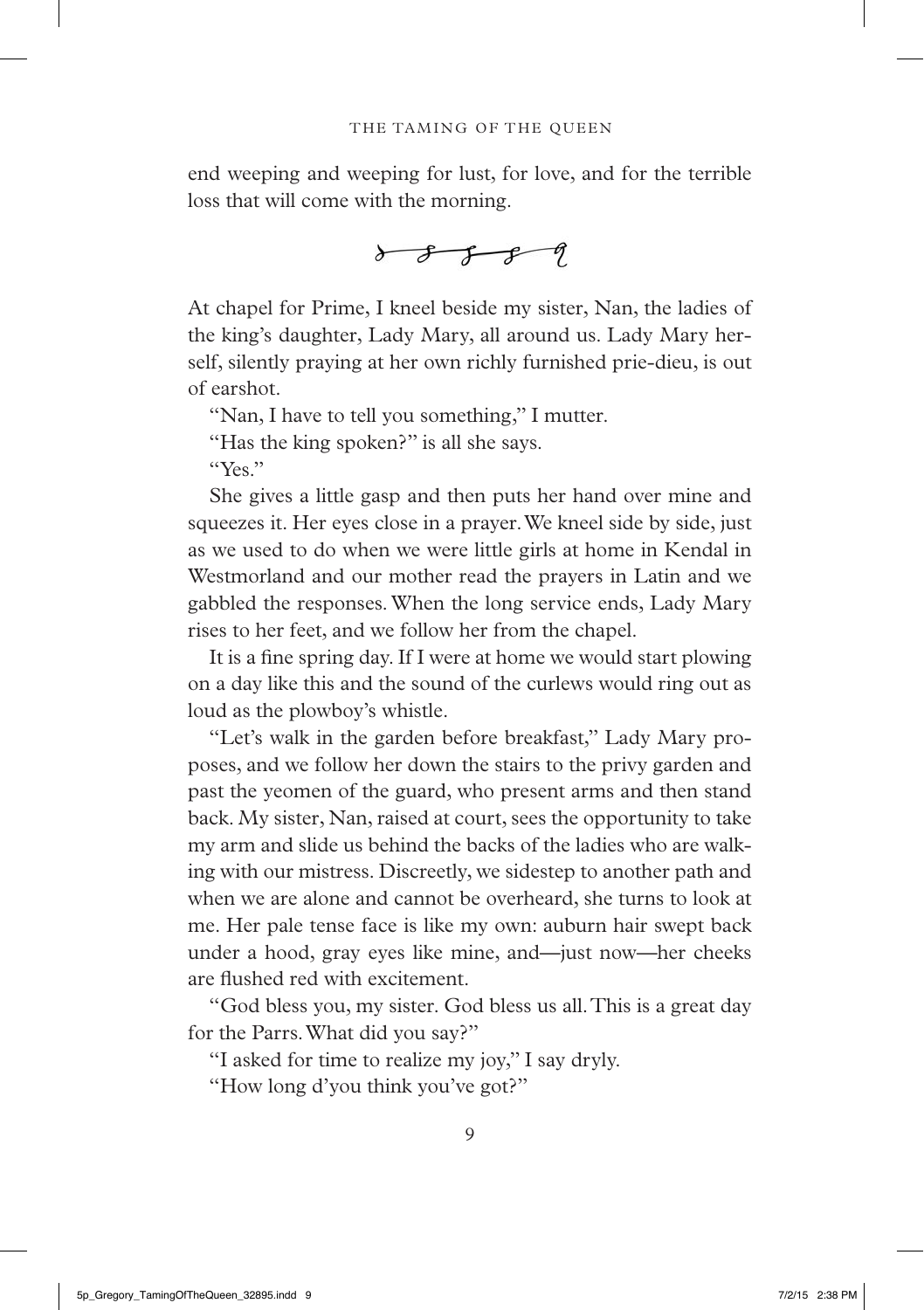"Weeks?"

"He's always impatient," she warns me.

"I know."

"Better accept at once."

I shrug. "I will. I know I've got to marry him. I know there's no choice."

"As his wife, you'll be Queen of England; you'll command a fortune!" she crows. "We'll all get our fortunes."

"Yes—the family's prize heifer is on the market once again. This is the third sale."

"Oh Kat! This isn't just any old marriage arranged for you; this is the greatest chance you'll have in your life! It's the greatest marriage in England, probably in the world!"

"For as long as it lasts."

She looks behind her, then puts her arm through mine so that we can walk, head to head, and speak in whispers. "You're anxious; but it might not last so very long. He's very sick. He's very old. And then you have the title and the inheritance but not the husband."

The husband I have just buried was forty-nine, the king is ffty-one, an old man, but he could last till sixty. He has the best of physicians and the fnest apothecaries, and he guards himself against disease as if he were a precious babe. He sends his armies to war without him, he gave up jousting years ago. He has buried four wives—why not another?

"I might outlive him," I concede, my mouth to her ear. "But how long did Katherine Howard last?"

Nan shakes her head at the comparison. "That slut! She betrayed him, and was foolish enough to be caught. You won't do that."

"It doesn't matter," I say, suddenly weary of these calculations. "Because I've no choice anyway. It's the wheel of fortune."

"Don't say that; it's God's will," she says with sudden enthusiasm. "Think of what you might do as Queen of England. Think of what you could do for us!"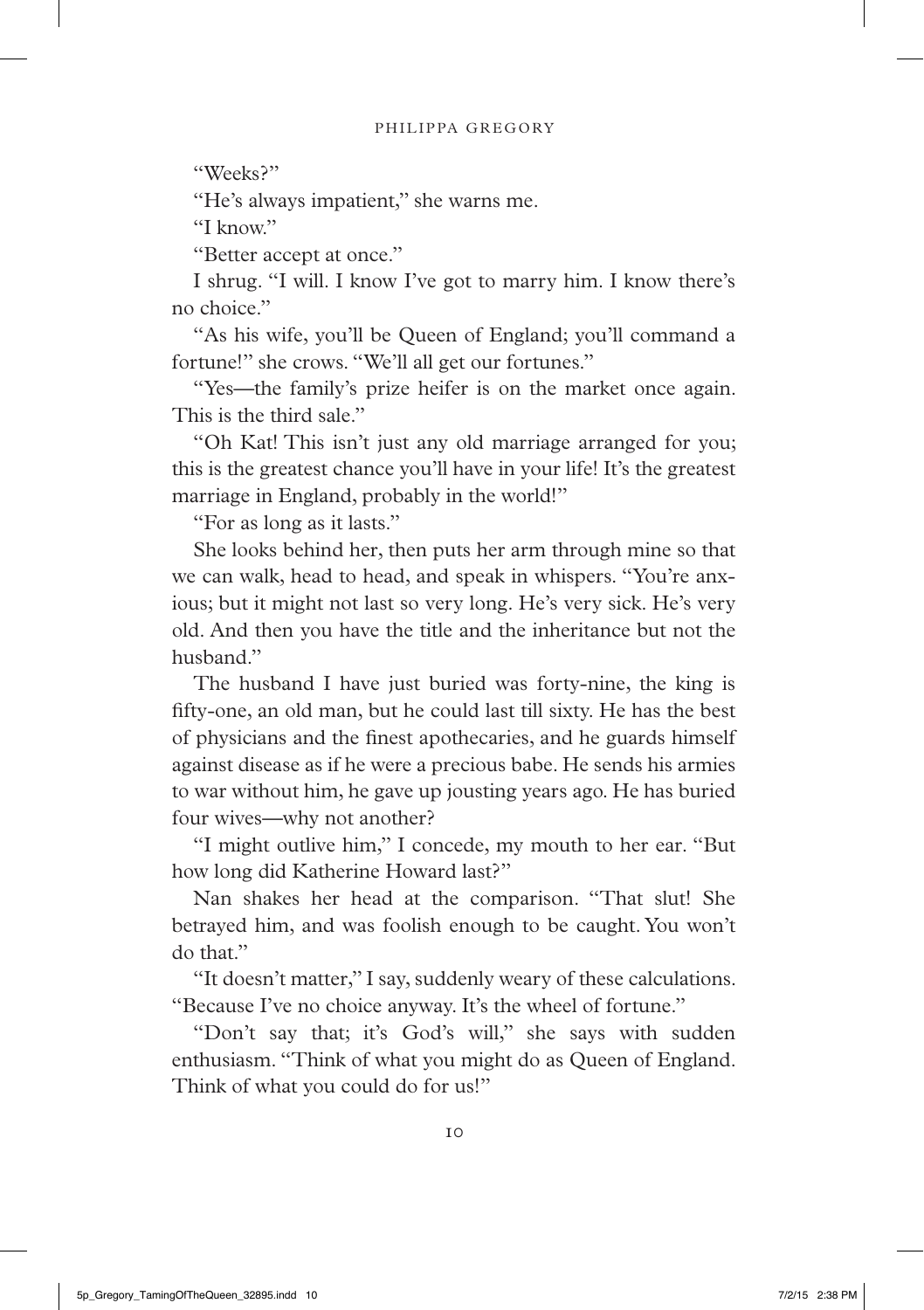My sister is a passionate advocate for the reform of the Church in England from the state it is in—a popeless papacy—to a true communion based on the Bible. Like many in the country—who knows how many?—she wants the king's reform of the church to go further and further until we are free from all superstition.

"Oh, Nan, you know I have no convictions . . . and anyway, why would he listen to me?"

"Because he always listens to his wives at frst. And we need someone to speak for us. The court is terrifed of Bishop Gardiner, he's even questioned Lady Mary's household. I've had to hide my own books. We need a queen who will defend the reformers."

"Not me," I say flatly. "I've no interest and I won't pretend to it. I was cured of faith when the papists threatened to burn down my castle."

"Yes, that's what they're like. They threw hot coals on Richard Champion's coffn to show that they thought he should have been burned. They keep the people in ignorance and fear. That's why we think the Bible should be in English, everyone should understand it for themselves and not be misled by priests."

"Oh, you're all as bad as each other," I say roundly. "I don't know anything about the new learning—not many books came my way in Richmondshire, and I didn't have any time to sit around reading. Lord Latimer wouldn't have had them in the house. So I don't know what all the fuss is about, and I certainly don't have any infuence with the king."

"But Kat, there are four men, who only wanted to read the Bible in English, accused of heresy in Windsor prison right now. You must save them."

"Not if they are heretics, I won't! If they're heretics, they'll have to burn. That's the law. Who am I to say it's wrong?"

"But you will learn," Nan persists. "Of course you were cut off from all the new thinking when you were married to old Latimer and buried alive in the North, but when you hear the London preachers and listen to the scholars explaining the Bible in English, you'll understand why I think as I do. There is nothing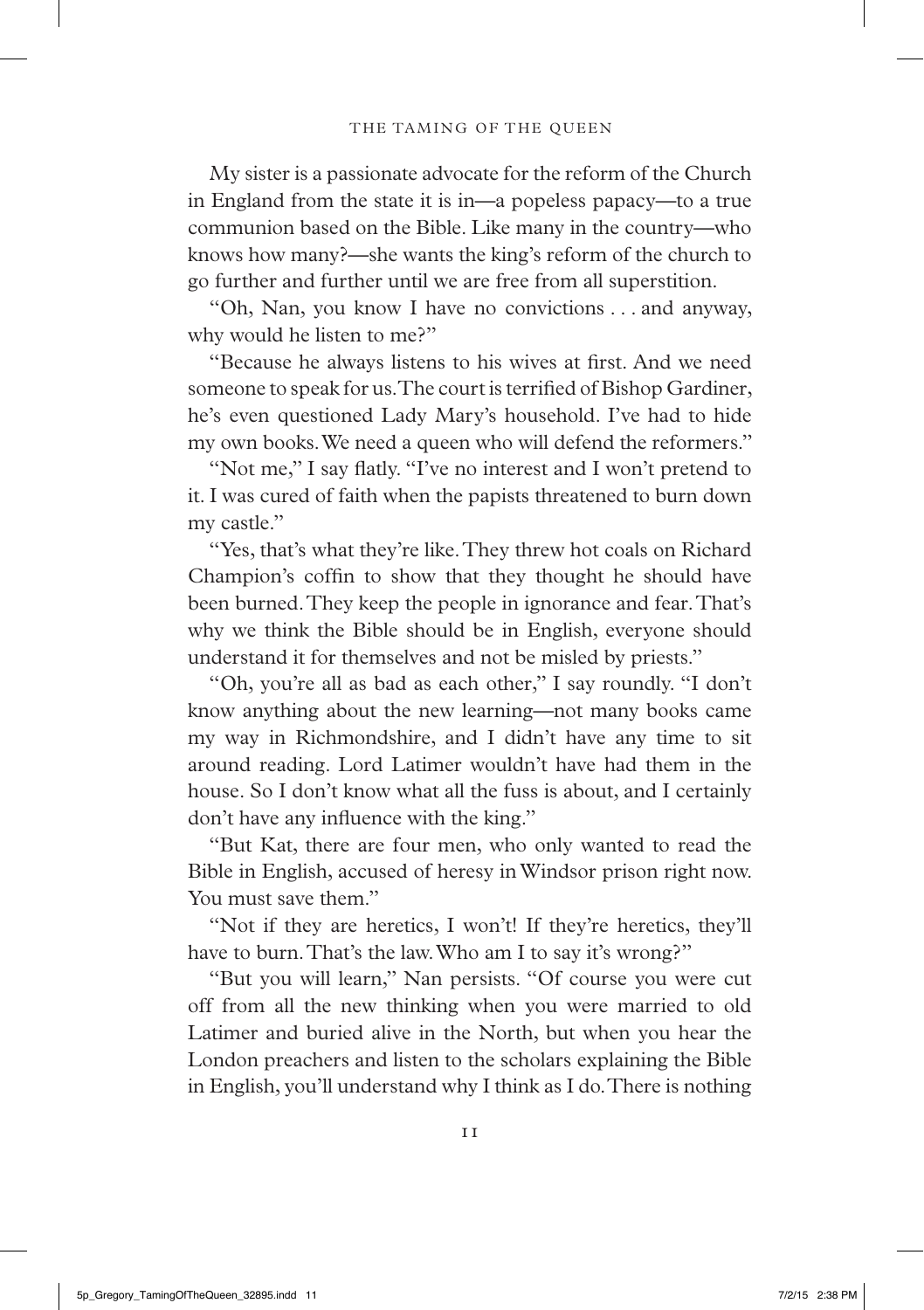in the world more important than bringing God's Word to the people and pushing back the power of the old church."

"I do think that everyone should be allowed to read the Bible in English," I concede.

"That's all you need to believe for now. The rest follows. You'll see. And I will be with you," she says. "Always. Whither thou goest, I will go. God bless me, I'll be sister to the Queen of England!"

I forget the gravity of my position and I laugh. "You'll puff up like a cock sparrow! And wouldn't Mother have been pleased! Can you imagine?"

Nan laughs out loud and claps her hand over her mouth. "Lord! Lord! Can you imagine it? After marrying you off and setting me to work so hard, and all for brother William's beneft? After teaching us that he must come frst and we had to serve the family and never think of ourselves? Teaching us all our lives that the only person who mattered was William and the only country in the world was England, and the only place was court, and the only king was Henry?"

"And the heirloom!" I crow. "The precious heirloom that she left me! Her greatest treasure was her portrait of the king."

"Oh, she adored him. He was always the handsomest prince in Christendom to her."

"She would think me honored to marry what remains."

"Well, you are," Nan points out. "He will make you the wealthiest woman in England; nobody will come near you for power. You'll be able to do exactly as you please, you'll like that. Everyone—even Edward Seymour's wife—will have to curtsey to you. I'll enjoy seeing that, the woman is unbearable."

At the mention of Thomas's brother I lose my smile. "You know, I was thinking of Thomas Seymour, for my next husband."

"But you haven't said anything directly to him? You never mentioned him to anyone? You've not spoken to him?"

Bright as a portrait I can see Thomas naked in the candlelight, his knowing smile, my hand on his warm belly, tracing the line of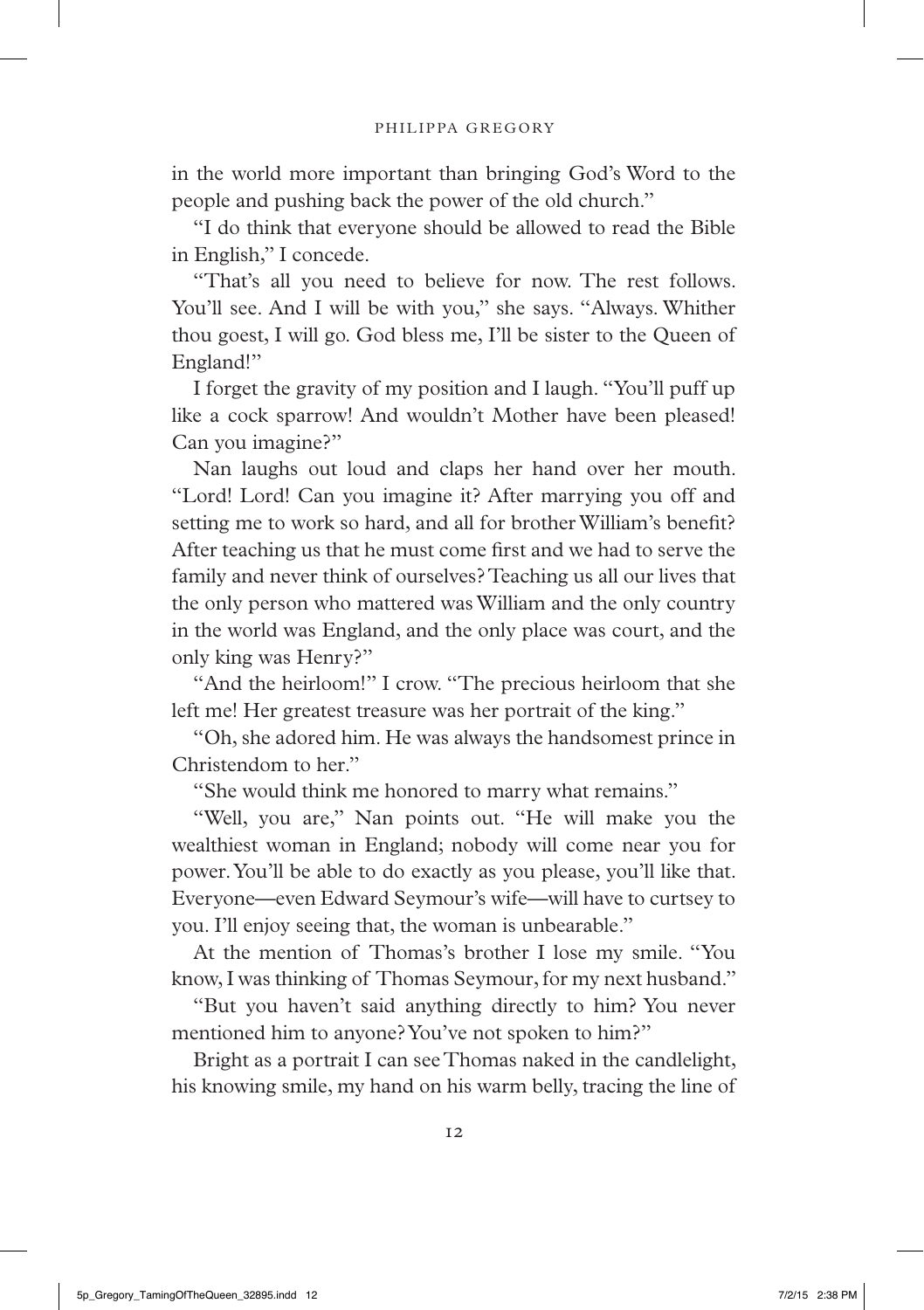dark hair downward. I can smell the scent of him as I kneel before him and put my forehead against his belly, as my lips part. "I've said nothing. I've done nothing."

"He doesn't know that you were considering him?" Nan presses. "You were thinking of marriage for the good of the family, not for desire, Kat?"

I think of him lying on the bed, arching his back to thrust inside me, his outfung arms, the dark lashes on his brown cheeks as his eyes close in abandonment. "He has no idea. I only thought his fortune and kin would suit us."

She nods. "He would have been a very good match. They're a family on the rise. But we must never mention him again. Nobody can ever say that you were thinking of him."

"I wasn't. I would have had to marry someone who would benefit the family, him as well as any other."

"It has to be as if he is dead to you," she insists.

"I've put aside all thought of him. I never even spoke to him, I never asked our brother to speak to him. I never mentioned him to anyone, not to our uncle. Forget him; I have."

"This is important, Kat."

"I'm not a fool."

She nods. "We'll never speak of him again." "Never."

 $\begin{picture}(220,20) \put(0,0){\dashbox{0.5}(5,0){ }} \put(15,0){\dashbox{0.5}(5,0){ }} \put(15,0){\dashbox{0.5}(5,0){ }} \put(15,0){\dashbox{0.5}(5,0){ }} \put(15,0){\dashbox{0.5}(5,0){ }} \put(15,0){\dashbox{0.5}(5,0){ }} \put(15,0){\dashbox{0.5}(5,0){ }} \put(15,0){\dashbox{0.5}(5,0){ }} \put(15,0){\dashbox{0.5}(5,0){ }} \put(15,0){\dashbox{0.5}(5,0){$ 

That night I dream of Tryphine. I dream that I am the saint, married against my will to my father's enemy, climbing a darkened stair in his castle. There is a bad smell coming from the chamber at the head of the stairs. It catches me in the back of my throat and makes me cough as I climb upwards, one hand on the damp curving stone wall, one hand holding my candle, the light bobbing and guttering in the pestilential breeze that blows down from the chamber. It is the smell of death, the scent of something dead and rotting coming from beyond the locked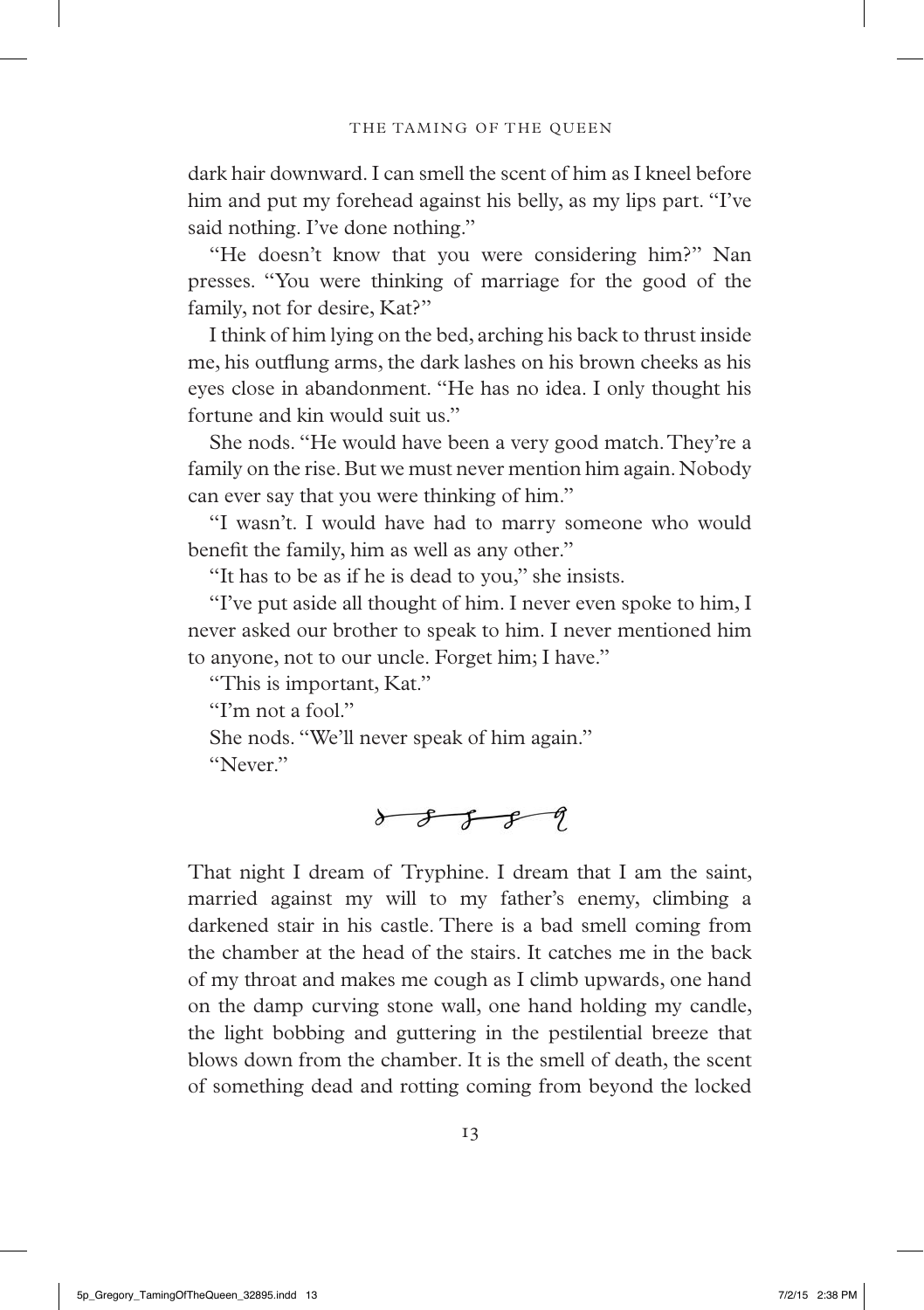door, and I have to enter the door and face my greatest fear, for I am Tryphine, married against my will to my father's enemy, and climbing a darkened stair in his castle. There is a bad smell coming from the chamber at the head of the stairs. It catches me in the back of my throat and makes me cough as I climb upwards, one hand on the damp curving stone wall, one hand holding my candle, the light bobbing and guttering in the pestilential breeze that blows down from the chamber. It is the smell of death, the scent of something dead and rotting coming from beyond the locked door, and I have to enter the door and face my greatest fear, for I am Tryphine, married against my will to my father's enemy, and climbing a darkened stair in his castle . . . And so the dream repeats itself, over and over again, as I climb up and up the stair, which grows into another stair, which grows into another stair, up and up while the candlelight glitters on the dark wall and the smell from the locked room becomes stronger and stronger until fnally I choke so hard on the stench that the bed shakes and Mary-Clare, another lady-in-waiting, who shares the bed with me, wakes me and says: "God bless you, Kateryn, you were dreaming and coughing and crying out! What's the matter with you?"

I say, "It's nothing. God bless me, I was so afraid! I had a dream, a bad dream."



The king comes to Lady Mary's rooms every day, leaning heavily on the arm of one of his friends, trying to hide that his bad leg is rotting away beneath him. Edward Seymour his brother-in-law supports him, talking pleasantly, charming as any Seymour. Often Thomas Howard, the old Duke of Norfolk, is holding up the other arm, his face locked in a wary courtier's smile, and broad-faced, broad-shouldered Stephen Gardiner, the Bishop of Winchester, trails behind them, quick to step forward and intervene. They all laugh loudly at the king's jokes and praise the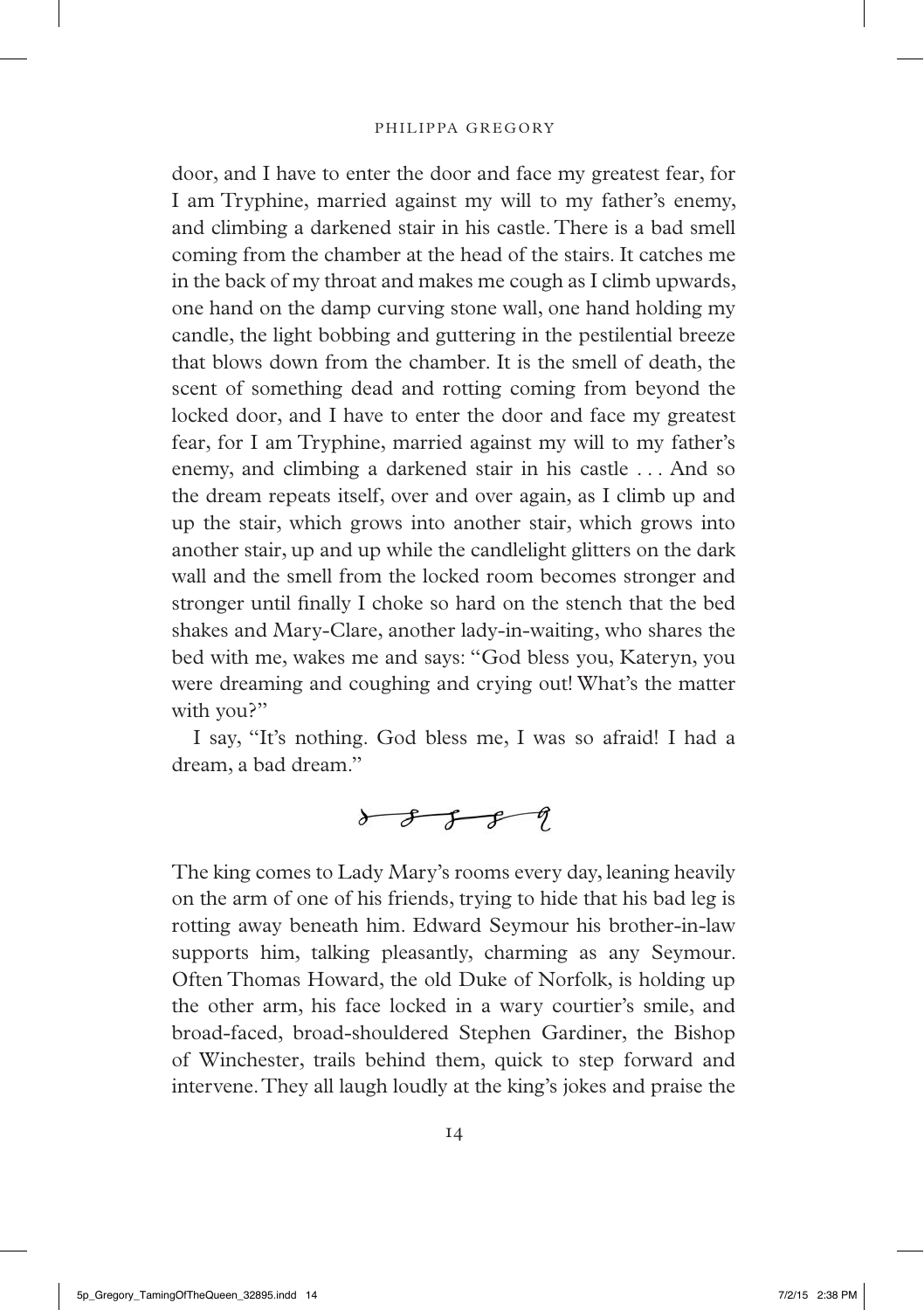insight of his statements; nobody ever contradicts him. I doubt anyone has argued with him since Anne Boleyn.

"Gardiner again," Nan remarks, and Catherine Brandon leans towards her and whispers urgently. I see Nan go pale as Catherine nods her pretty head.

"What's the matter?" I ask her. "Why shouldn't Stephen Gardiner attend the king?"

"The papists are hoping to entrap Thomas Cranmer, the fnest, most Christian archbishop the court has ever had," Nan mutters in a rapid gabble. "Catherine's husband has told her that they plan to accuse Cranmer of heresy today, this afternoon. They think they have enough on him to send him to the stake."

I am so shocked I can hardly respond."You can't kill a bishop!" I exclaim.

"You can," Catherine says sharply. "This king did: Bishop Fisher."

"That was years ago! What has Thomas Cranmer done?"

"He has offended against the king's Six Articles of Faith," Catherine Brandon explains rapidly. "The king has named six things that every Christian must believe, or face a charge of heresy."

"But how can he offend? He can't be against the teaching of the church; he's the archbishop: he is the church!"

The king is coming towards us.

"Beg for the archbishop's pardon!" Nan says to me urgently. "Save him, Kat."

"How can I?" I demand and then break off to smile as the king limps towards me, merely nodding to his daughter.

I catch Lady Mary's quizzical glance; but if she thinks my behavior is unsuitable for a thirty-year-old widow, there is nothing she can say. Lady Mary is only three years younger than me but she learned caution in a cruelly painful childhood. She saw her friends, her tutor, even her lady governess, disappear from her service into the Tower of London and from there to the scaffold. They warned her that her father would have her beheaded for her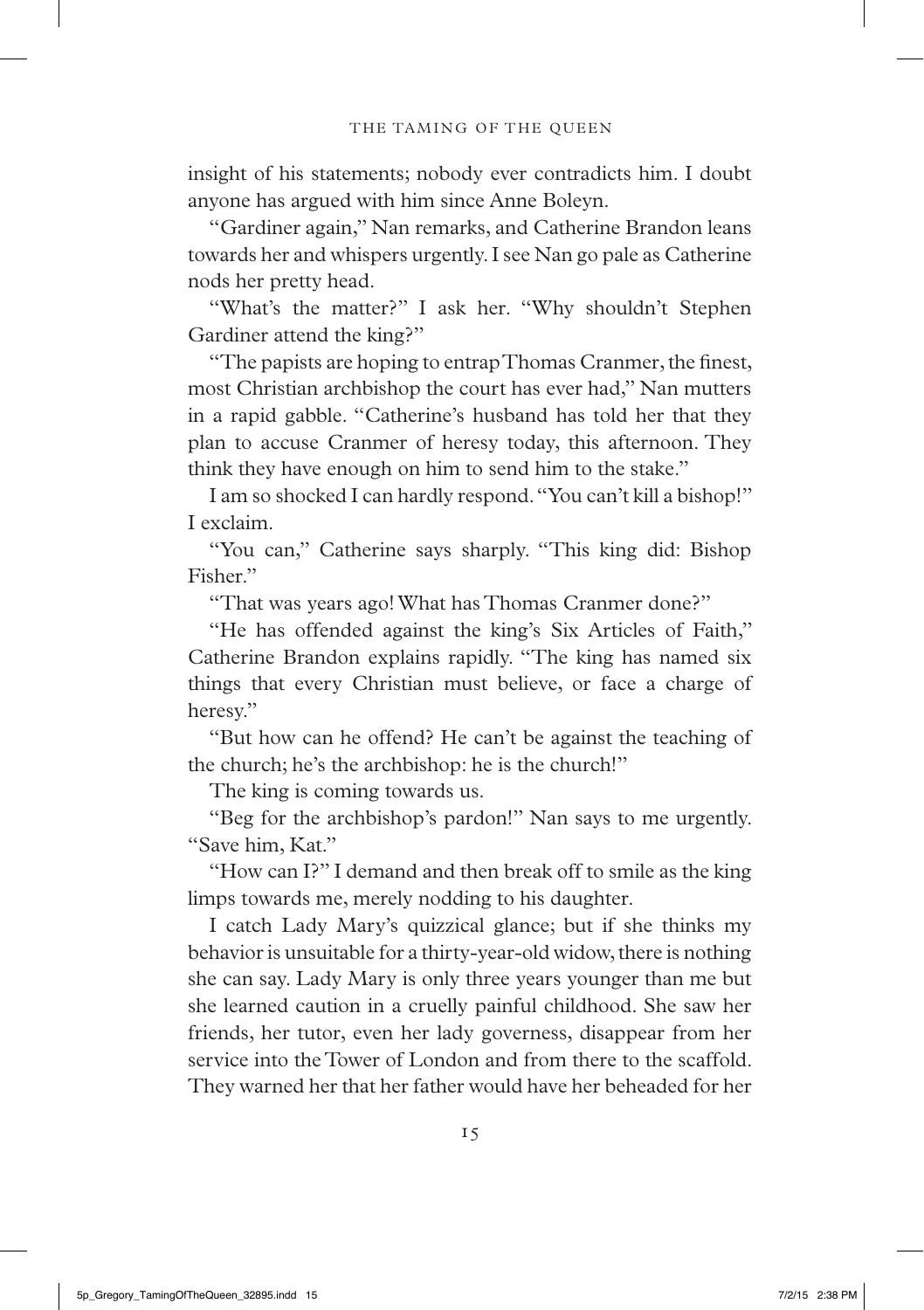stubborn faith. Sometimes when she is praying in silence her eyes fll with tears, and I think she is sick with grief for those she lost and could not save. I imagine that she wakes every day to guilt, knowing that she denied her faith to save her life; and her friends did not.

Now she stands as the king lowers himself into his chair placed beside mine, and sits only when he waves his hand. She does not speak until he addresses her, but remains silent, her head obediently bowed. She is never going to complain that he firts with her ladies-in-waiting. She will swallow her sorrow until it poisons her.

The king gestures that we may all sit down, leans towards me, and in an intimate whisper asks what I am reading. I show him the title page at once. It is a book of French stories, nothing that might be forbidden.

"You read French?"

"I speak it too. Not as fuently as Your Majesty, of course."

"Do you read other languages?"

"A little Latin, and I plan to study, now that I have more time," I say. "Now that I live at a learned court."

He smiles. "I have been a scholar all my life; I'm afraid you'll never catch up, but you should learn enough to read to me."

"Your Majesty's poetry in English is equal to anything in Latin," one of the courtiers says enthusiastically.

"All poetry is better in Latin," Stephen Gardiner contradicts him. "English is the language of the market. Latin is the language of the Bible."

Henry smiles and waves a fat hand, the great rings sparkling as he dismisses the argument. "I shall write a poem for you in Latin and you shall translate it," he promises me. "You can judge which is the best language for words of love. A woman's mind can be her greatest ornament. You shall show me the beauty of your intelligence as well as the beauty of your face."

His little eyes drift down from my face to the neck of my gown and rest on the curves of my breasts pressed against the tight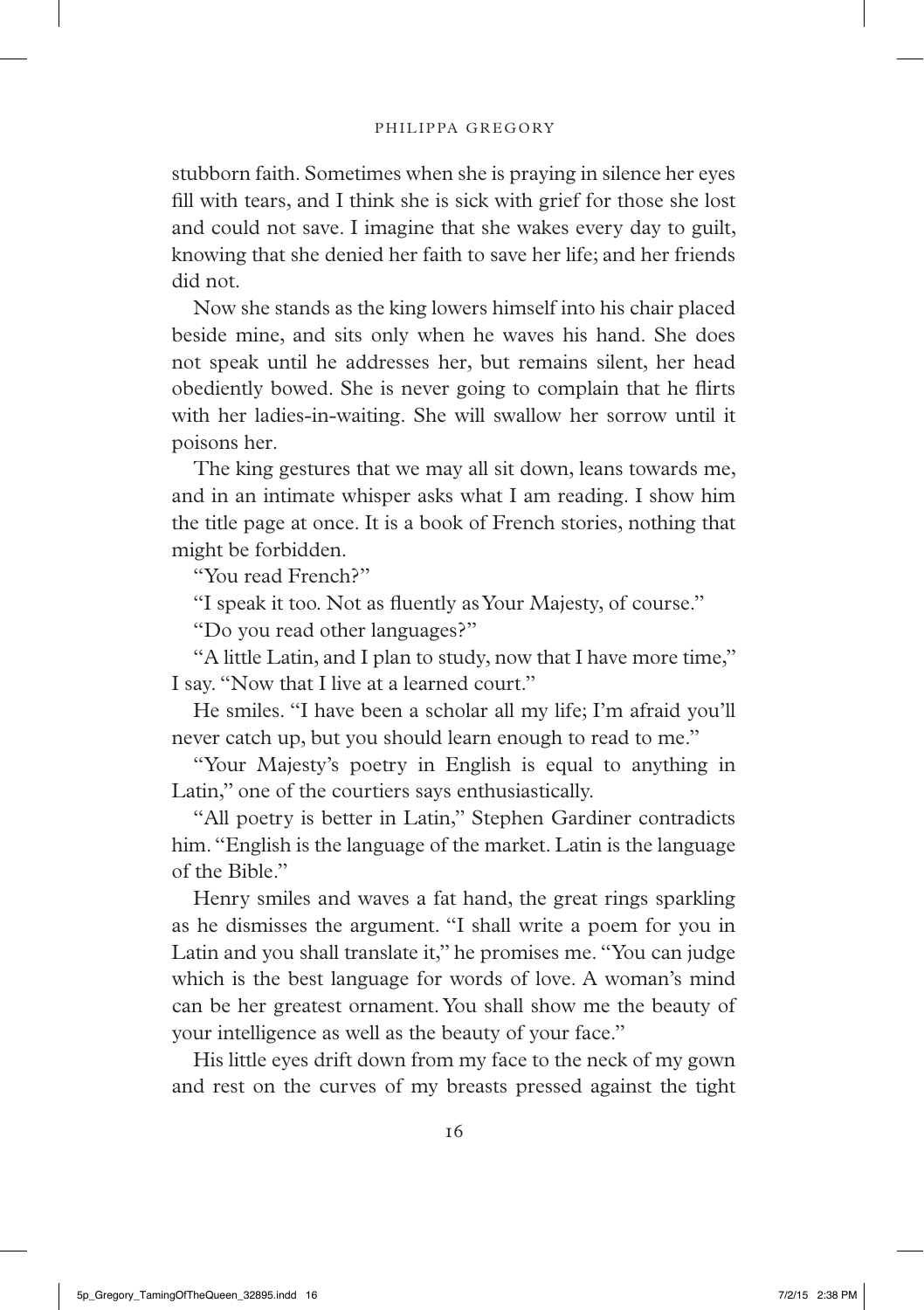stomacher. He licks his pursed lips. "Isn't she the fairest lady at court?" he asks the Duke of Norfolk.

The old man produces a thin smile, his dark eyes weighing me up as if I were sirloin. "She is indeed the fairest of many blooms," he says, glancing around for his daughter, Mary.

I see Nan looking urgently at me, and I remark: "You seem a little weary. Is there anything that troubles Your Majesty?"

He shakes his head as the Duke of Norfolk leans in to listen. "Nothing that need trouble you." He takes my hand and draws me a little closer. "You're a good Christian, aren't you, my dear?"

"Of course," I say.

"Read your Bible, pray to the saints and so on?"

"Yes, Your Majesty, every day."

"Then you know that I gave the Bible in English to my people and that I am the head of the church in England?"

"Of course, Your Majesty. I took the oath myself. I called in every one of my household at Snape Castle and made them swear that you are the head of the church and the pope is just the Bishop of Rome, and has no command in England."

"There are some who would have the English Church turn to Lutheran ways, changing everything. And there are some who think quite the opposite and would turn everything back to how it was before, restoring the power of the pope. Which do you think?"

I am very sure that I don't want to express an opinion either way. "I think I should be guided by Your Majesty."

He laughs out loud and so everyone has to laugh with him. He chucks me under the chin. "You are very right," he says. "As a subject and as a sweetheart. I tell you, I am publishing my ruling on this, calling it *The King's Book* so that people can know what to think. I will tell them. I am fnding a middle wafy between Stephen Gardiner here—who would like all the rituals and the powers of the church to be restored once again—and my friend Thomas Cranmer—who is *not* here—who would like it pared back to the bone of the Bible. Cranmer would have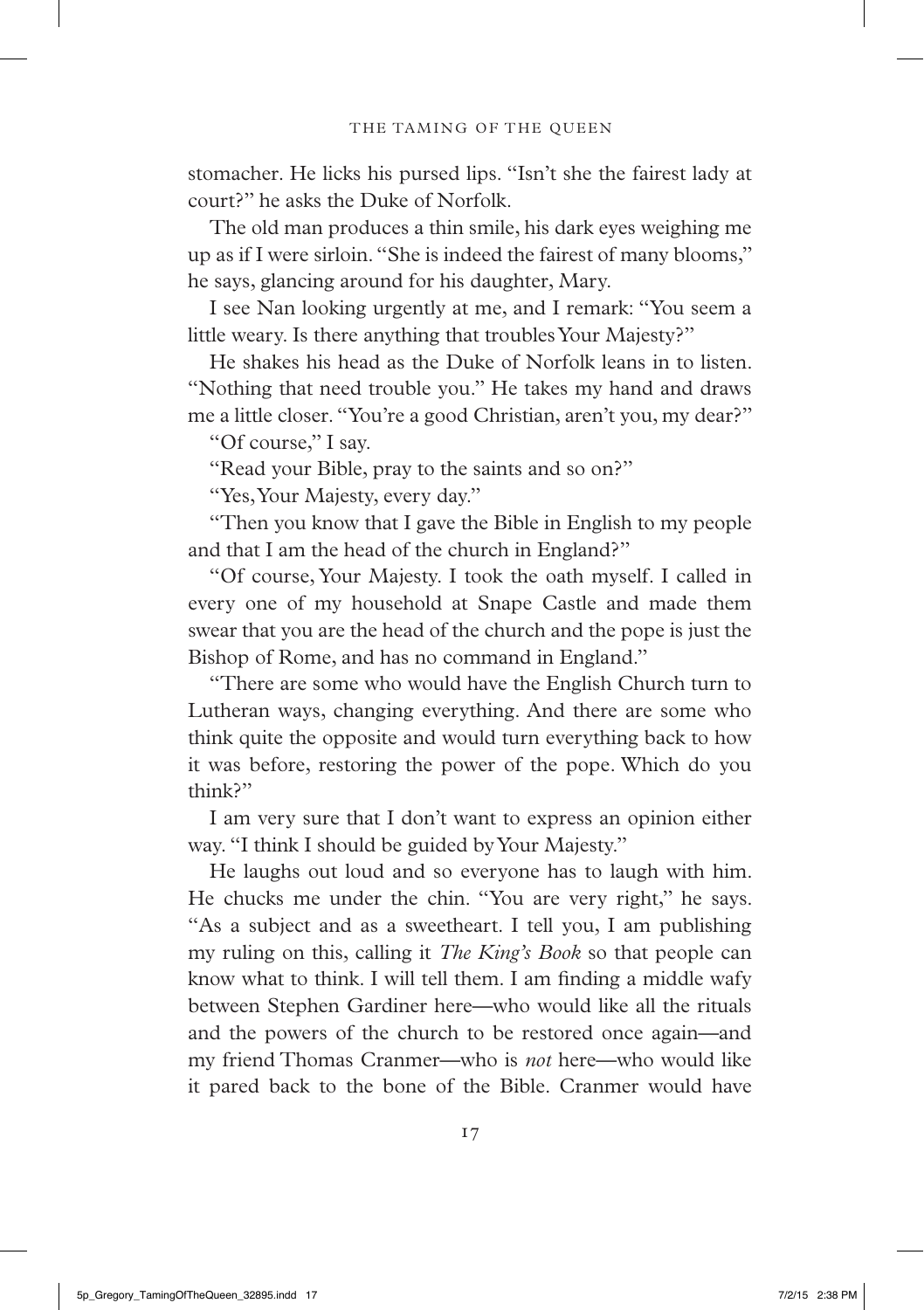no monasteries, no abbeys, no chantries, no priests even—just preachers and the Word of God."

"But why is your friend Thomas Cranmer not here?" I ask nervously. It is one thing to promise to save a man, but quite another to set about doing it. I don't know how I am supposed to prompt the king to mercy.

Henry's little eyes twinkle. "I expect he is fearfully awaiting to hear if he is to be charged with heresy and treason." He chuckles. "I expect he is listening for the tramp of soldiers coming to take him to the Tower."

"But if he is your friend?"

"Then his terror will be tempered by hope of mercy."

"But Your Majesty is so gracious—you will forgive him?" I prompt.

Gardiner steps forward and lifts a gentle hand as if he would silence me.

"It is for God to forgive," the king rules. "It is for me to impose justice."



Henry does not give me a week to come to terms with my great joy. He speaks to me again only two days later, on Sunday evening, after chapel. I am surprised that he combines piety with business, but since his will is God's will, the Sabbath can be holy and satisfactory, both at once. The court is processing from chapel to the great hall for dinner, the bright sunshine pouring in the great windows, when the king halts everyone and nods to summon me from the middle of the ladies to the head of them all. His velvet cap is pulled low over his thinning hair and the bobbing pearls encrusting the brim wink at me. He smiles as if he is joyful but his eyes are as blank as his jewels.

He takes my hand in greeting and folds it under the great heft of his arm."Do you have an answer ready for me, Lady Latimer?"

"I have," I say. Now that there is no escape for me I fnd that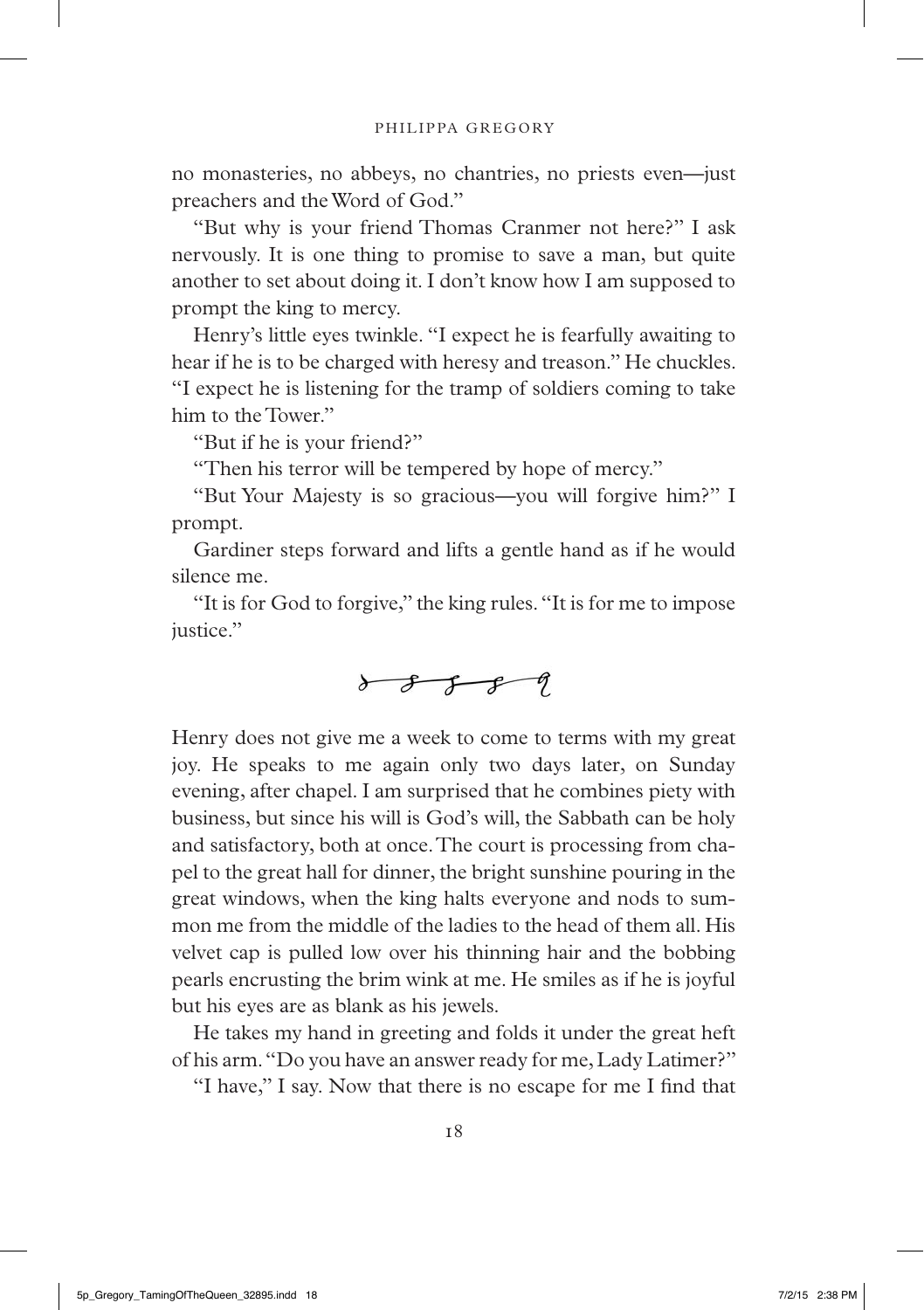my voice is clear and my hand, crushed between the bulge of his great belly and the thick padding of his sleeve, is steady. I'm not a girl, afraid of the unknown, I am a woman; I can face fear, I can walk towards it. "I have prayed for guidance, and I have my answer." I glance around. "Shall I speak it here and now?"

He nods; he has no sense of privacy. This is a man who is attended every moment of the day. Even when he strains in constipated agony on the closestool, there are men standing beside him ready to hand him linen to wipe, water to wash, a hand to grip when the pain is too great for him. He sleeps with a page at the foot of his bed; he urinates beside his favorites, when he vomits from overeating someone holds the bowl. Of course he has no hesitation in speaking of his marriage while everyone tries to hear—there is no risk of humiliation for him: he knows that he cannot be refused.

"I know I am blessed above all other women." I curtsey very low. "I shall be deeply honored to be your wife."

He takes my hand and brings it to his lips. He never had any doubts, but he is pleased to hear me describe myself as blessed. "You shall sit beside me at dinner," he promises. "And the herald shall announce it."

He walks with my hand squeezed under his arm, and so we lead everyone through the double doors to the great hall. Lady Mary walks on the other side of him. I cannot see her beyond the spread of his great chest, and she does not try to peep round at me. I imagine her face frozen and expressionless, and know that I must look the same. We must look like two pale sisters marched in to dinner by an enormous father.

I see the high table with the throne and a chair on either side, the head of the servery must have ordered the chairs to be set in place. Even he knew that the king would demand my answer as we walked in to dinner, and that I would have to say yes.

The three of us mount the dais and take our places. The great canopy of state covers the king's throne but stops short of my chair. Only when I am queen will I dine under cloth of gold. I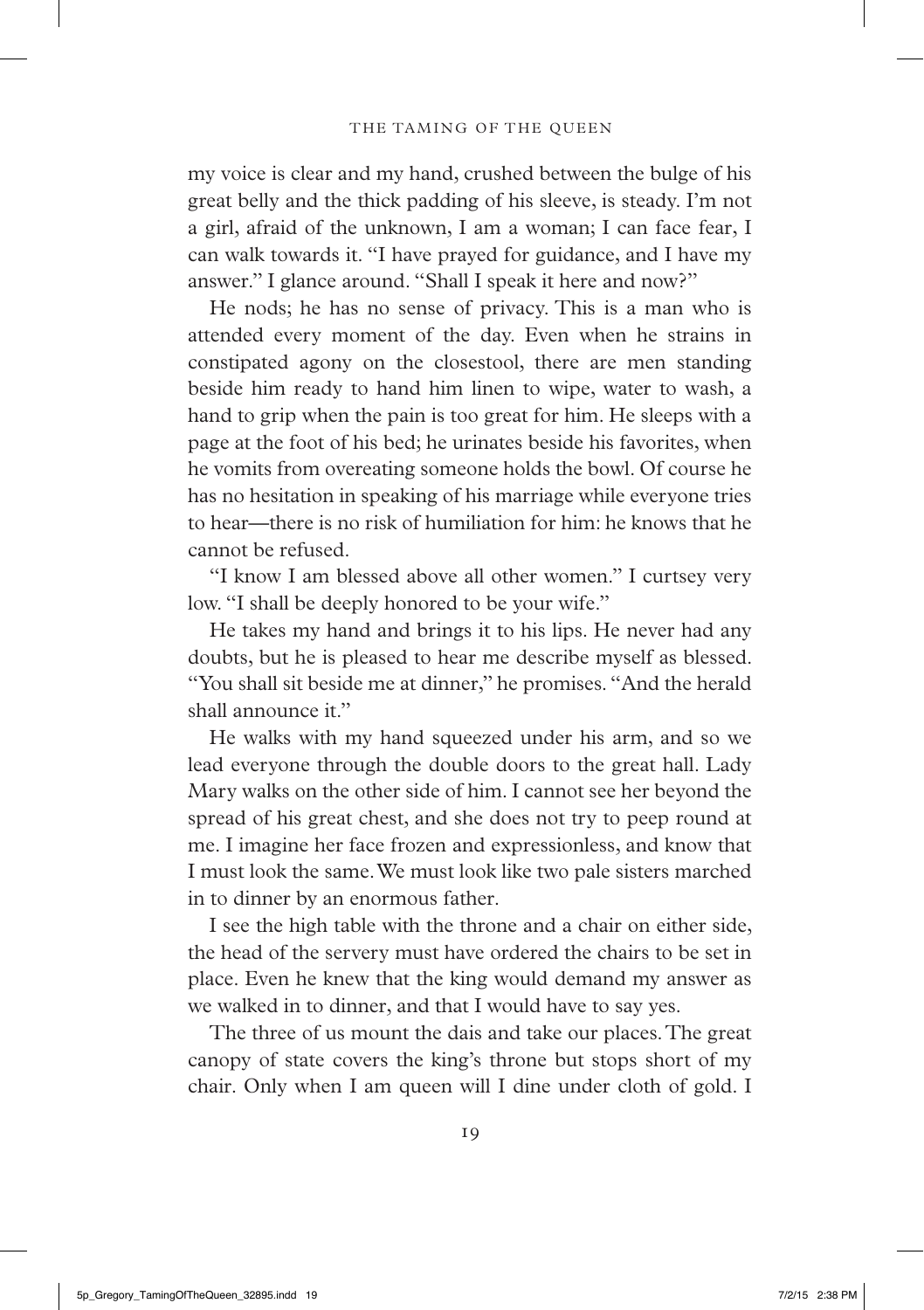look down the hall at the hundreds of people staring up at me. They nudge and point as they realize that I am to be their new queen, the trumpets scream and the herald steps forward.

I see Edward Seymour's carefully composed expression as he notes the arrival of a new wife who will bring her own advisors, a new royal family, new royal friends, new royal servants. He will be measuring the threat that I pose to his position as the king's brother-in-law, brother to the queen who tragically died in childbirth. I don't see his brother, Thomas, and I don't look to see if he is here, watching me. I gaze blindly down the long hall and hope that he is dining somewhere else tonight. I don't look for him. I must never look for him again as long as I live.



I pray for guidance, for God's will, not my own, for the bending of my own obstinate desires to His purpose and not mine. I don't know where God is to be found—in the old church of rituals and saints' images, miracles, and pilgrimages, or in the new ways of prayers in English and Bible readings—but I have to fnd Him. I have to fnd Him to crush my passion, to rein in my own ambitions. If I am to stand before His altar and swear myself to yet another loveless marriage, He has to bear me up. I cannot—I know I cannot—marry the king without the help of God. I cannot give up Thomas unless I believe it is for a great cause. I cannot give up my my frst love, my only love, my tender yearning passionate love for him—this unique, irresistible man unless I have God's love overwhelming me in its place.

I pray like a novice, ardently. I pray kneeling beside Archbishop Cranmer, who has returned to court without a word said against him, almost as if a charge of heresy was a step in a dance, forwards and backwards and turn around. It is incomprehensible to me but it seems that the king tricked his own council into charging the archbishop, and then turned on them and commanded the archbishop to inquire into those who brought the charges. So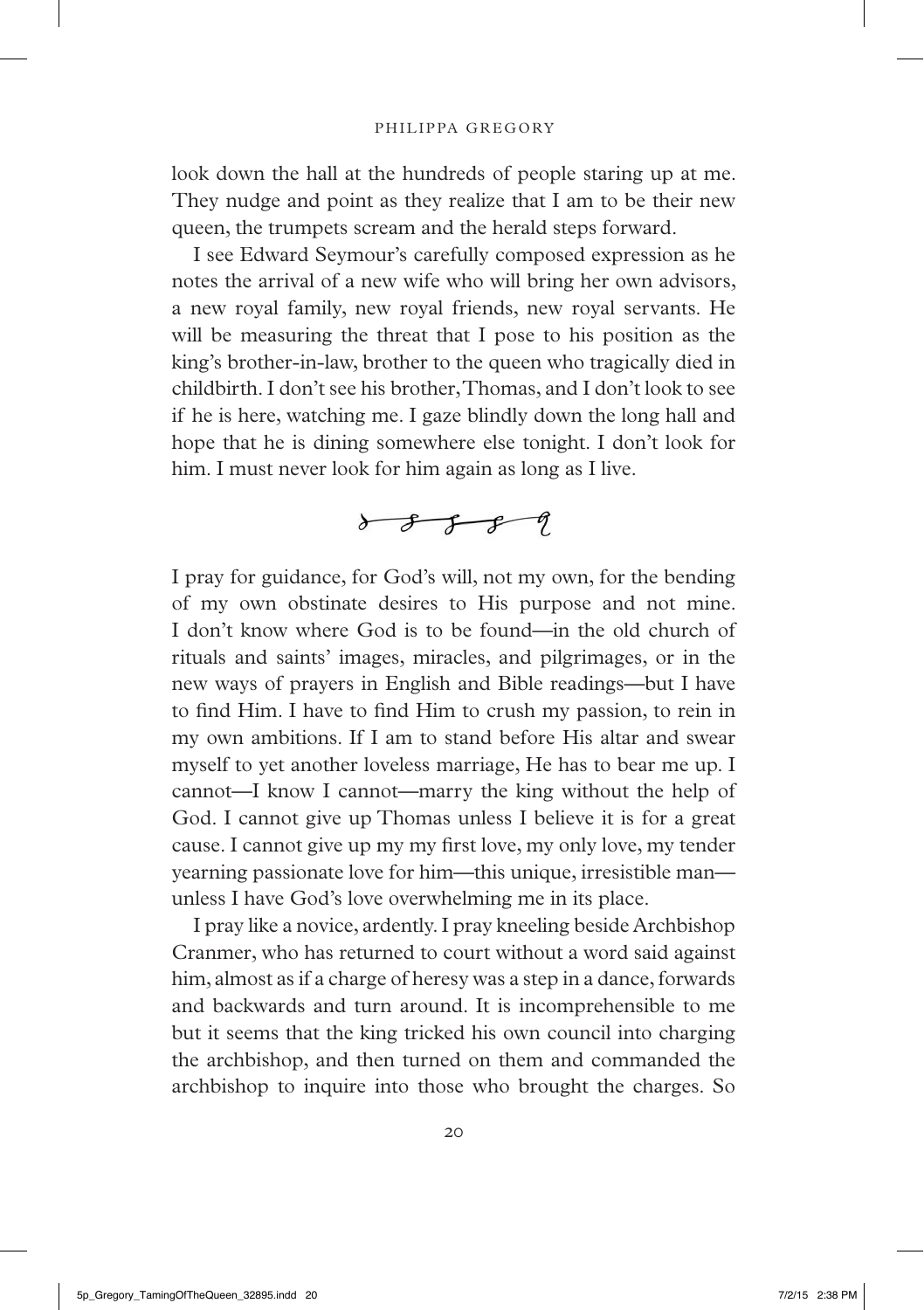Stephen Gardiner's affnity are now the ones flled with fear and Thomas Cranmer returns confdently to court, secure in the king's favor, and kneels beside me, his old lined face turned upwards as I silently pray, trying to hammer my desire for Thomas into a love of God. But even now—fool that I am—even in the most fervent prayer, when I think of the crucifxion, it is Thomas's dark face that I see: eyes closed, exalted in his climax. Then I have to squeeze my eyes shut and pray some more.

I pray kneeling beside Lady Mary, who says not one word about my elevation other than a quiet commendation to me and formal congratulations to her father. There have been too many stepmothers between the martyrdom of her mother and my arrival for her to resent me aspiring to Katherine of Aragon's place, too many for her to greet me with any hope. The last stepmother lasted less than two years, the one before that, six months. I could swear that Lady Mary kneels beside me in silent prayer and secretly thinks that I will need God's help to rise to her mother's position, and God's help to stay there. The way she bows her head and crosses herself at the end of her prayers and glances at me with brief pity tells me that she does not think God's help will be enough. She looks at me as if I were a woman walking into darkness with only the light of one small candle against the damp shadows—and then she gives a little shrug and turns away.

I pray like a nun, constantly, on the hour, every hour, anguished on my knees in my bedchamber, silently in chapel, or even desperately whenever I am alone for a moment. In the dark hours before the early summer dawn, when I am feverish and sleepless, I think that I have conquered my desire for Thomas, but when I wake in the morning I am aching for his touch. I never pray that he will come for me. I know that he cannot. I know that he must not. But still, every time the door of the chapel opens behind me, my heart leaps because I think it is him. I can almost see him, standing in the bright doorway, I can almost hear him saying: "Come, Kateryn, come away!" That's when I twist the beads of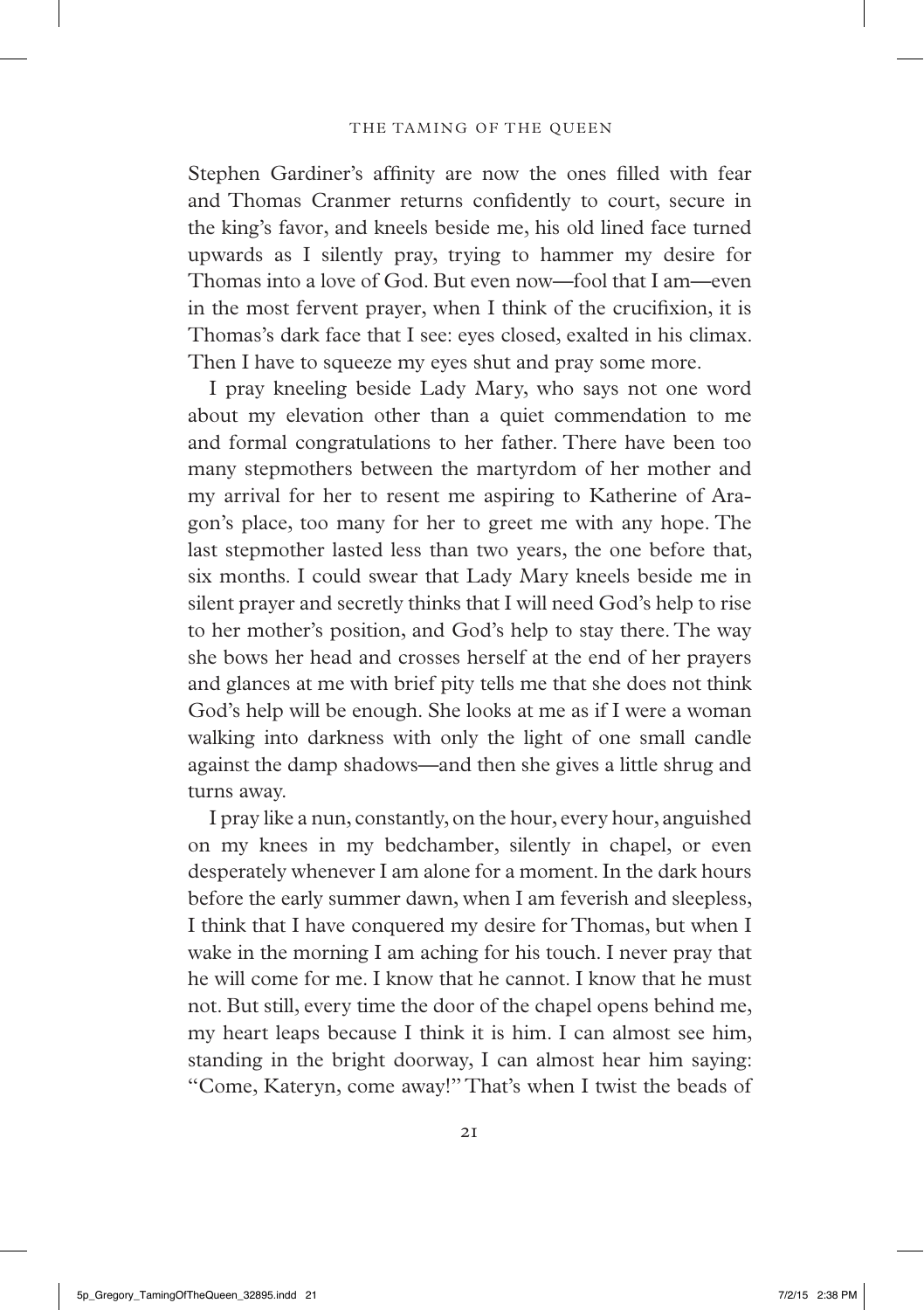the rosary in my hands and pray that God will send me some accident, some terrible catastrophe, to stop my wedding day.

"But what could that be but the death of the king?" Nan demands.

I look blankly at her.

"It's treason to think of it," she reminds me, her voice low under the hum of the liturgy from the choir stalls. "And treason to say it. You cannot pray for his death, Kateryn. He has asked you to be his wife and you have consented. It's disloyal as a subject and as a wife."

I bow my head against her reproach; but she is right. It must be a sin to pray for the death of another, even of your worst enemy. An army going into battle should pray for as few deaths as possible even while they prepare themselves to do their duty. Like them, I must prepare myself to do my duty, risking myself. And besides, he is not my worst enemy. He is constantly kind and indulgent, he tells me that he is in love with me, that I will be everything to him. He is my king, the greatest king that England has ever had. I used to dream about him when I was a girl and my mother would tell me of the handsome young king and his horses and his suits of cloth of gold, and his daring. I cannot wish him ill. I should be praying for his health, for his happiness, for a long life for him. I should be praying for many years of married life with him, I should be praying that I can make him happy.

"You look terrible," Nan says bluntly. "Can't you sleep?"

"No." I have been getting up all through the night to pray that I shall be spared.

"You have to sleep," she rules. "And eat. You're the most beautiful woman at court, there's nobody even comes near you. Mary Howard and Catherine Brandon are nothing beside you. God gave you the gift of great beauty: don't throw it away. And don't think that if you lose your looks, he'll desert you. Once he decides on something he never changes his mind, even when half of England is against him . . ." She breaks off and corrects herself with a little laugh, "Unless of course—suddenly—he does, and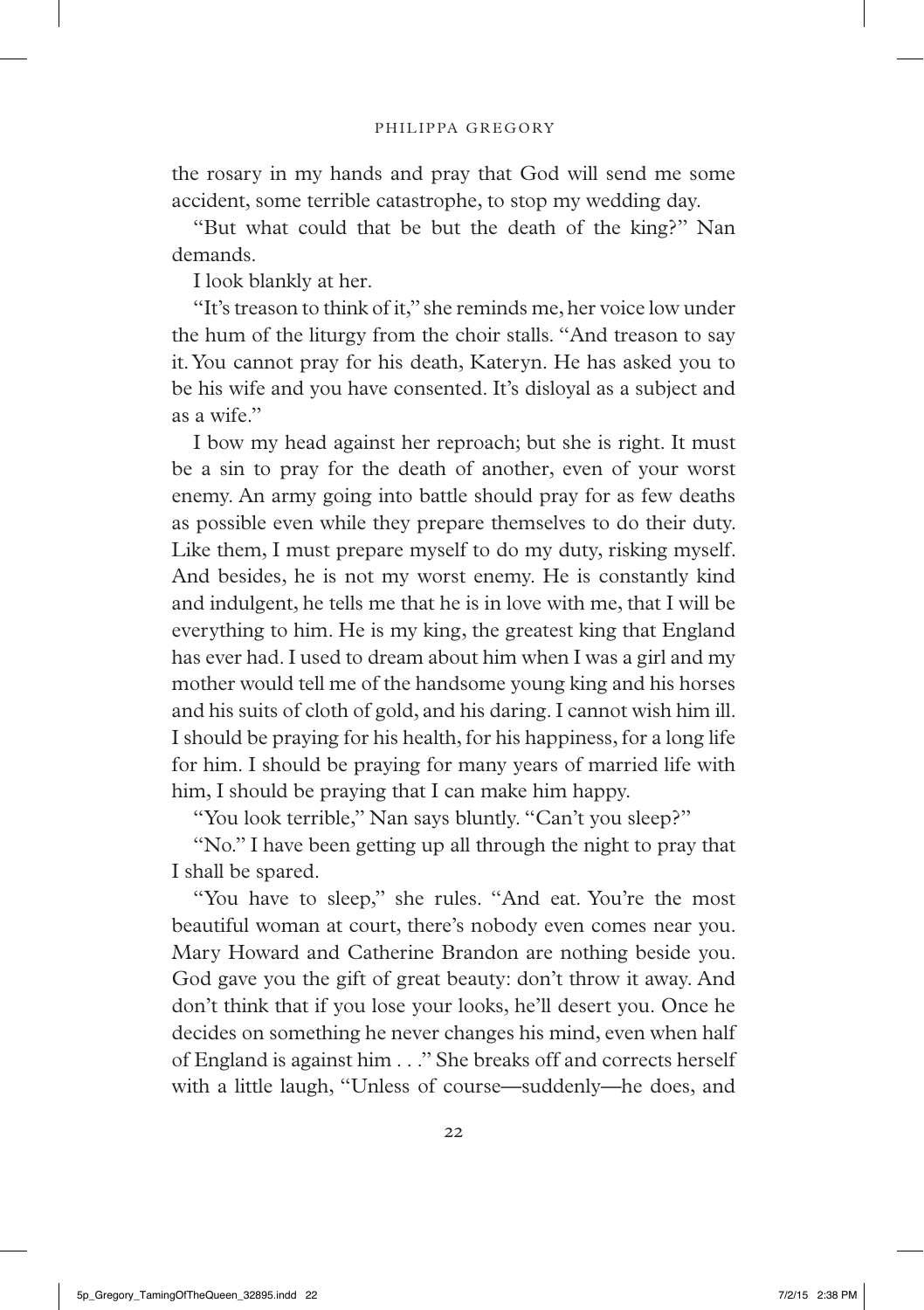everything is upside down and he is determined on the opposite course and no one can persuade him otherwise."

"But when does he change his mind?" I ask her. "Why?"

"In a moment," she says. "In a heartbeat. But never that you could predict."

I shake my head. "But how does anyone manage? With a changeable king? With a slippery king?"

"Some don't," she says shortly.

"If I can't pray to be spared, what can I pray for?" I ask. "Resignation?"

She shakes her head. "I was talking to my husband, Herbert. He said to me that he thinks that you have been sent by God."

At once I giggle. Nan's husband, William, has never troubled much about me before. I measure my growing importance in the world if now he realizes that I am a heavenly messenger.

But Nan is not laughing. "Truly he does. You have come at the very moment that we need a devout queen. You will save the king from sliding back to Rome. The old churchmen have the king's ear. They warn him that the country is not just demanding reform but becoming Lutheran, completely heretical. They are frightening him back to Rome, and turning him against his own people. They are taking the Bible from the churches of England so that people cannot read the Word of God for themselves. Now they have arrested half a dozen men at Windsor, the choirmaster among them, and they will burn them in the marshland below the castle. For nothing more than wanting to read a Bible in English!"

"Nan, I can't save them! I was not sent by God to save them."

"You have to save the reformed church, and save the king, and save us all. This is godly work that we think you can do. The reformers want you to advise the king in his private moments. Only you can do it. You have to rise to it, Kat. God will guide you."

"It's easy for you to say. Doesn't your husband understand that I don't know what people are talking about? I don't know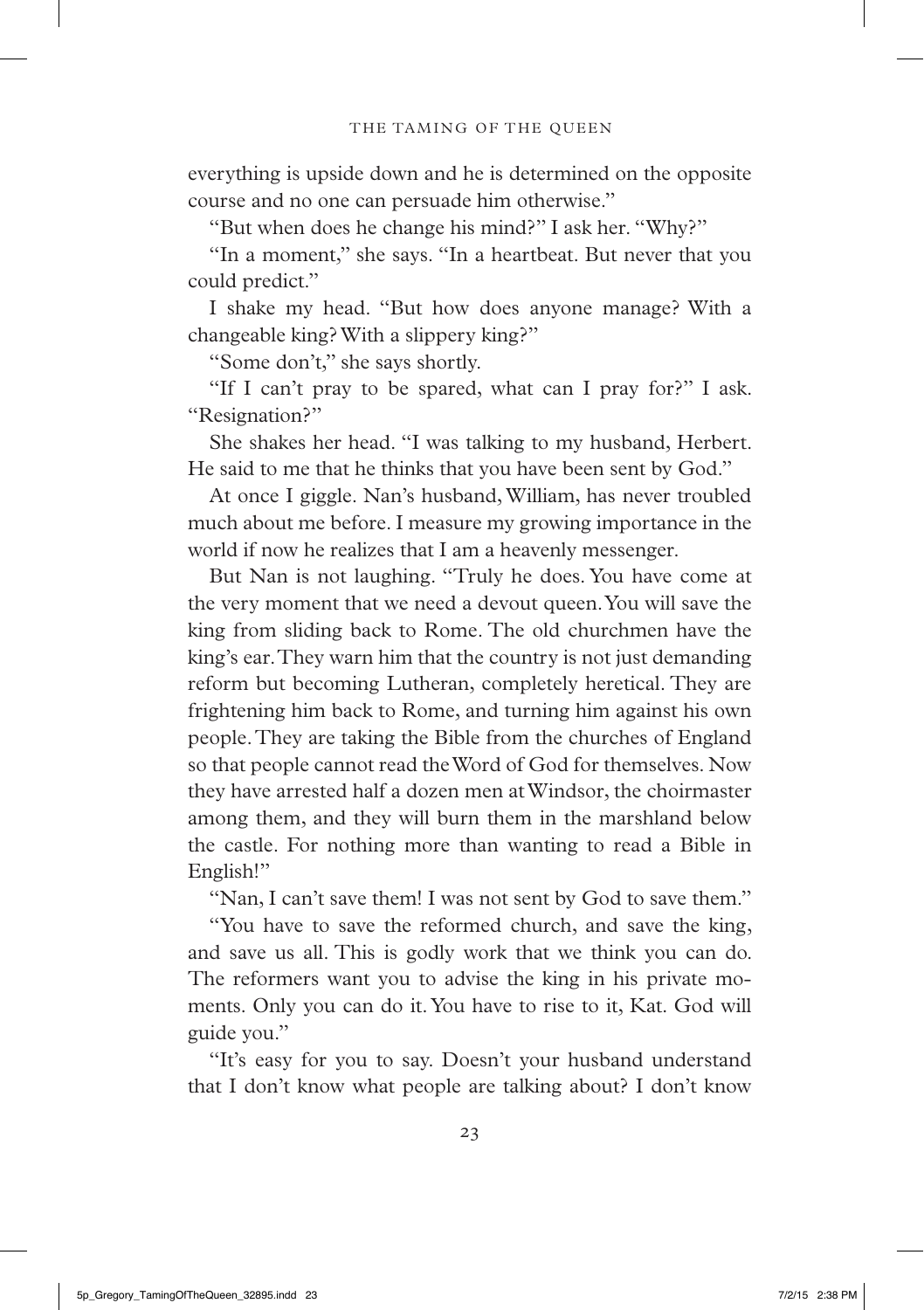who's on which side? I am not the person for this. I know nothing about it, and I have little interest."

"God has chosen you. And it's easy enough to understand. The court is divided into two parties, each of them convinced that they are in the right, guided by God. On the one hand are those who would have the king make an agreement with Rome and restore the monasteries, the abbeys, and all the ritual of the papist church. Bishop Stephen Gardiner and the men who work with him: Bishop Bonner, Sir Richard Rich, Sir Thomas Wriothesley, men like that. The Howards are papists and would have the church restored if they could, but they'll always do the king's bidding, whatever it is. Then there's us, who would see the church go onwards with reform, leave the superstition of the Roman practices, read the Bible in English, pray in English, worship in English, and never take another penny from a poor man for promising him remission of his sin, never cheat another poor man with a statue that bleeds on command, never order another poor man on a costly pilgrimage. We're for the truth in the Word of God—nothing else."

"Of course you think you're in the right," I remark. "You always did. And who speaks for you?"

"Nobody. That's the problem. There are more and more people in the country, more and more people at court who think as we do. Almost all of London. But we have no one of importance on our side but Thomas Cranmer. None of us has the king's ear. That's why it has to be you."

"To hold the king to reform?"

"Only that. Nothing more. Just to hold him to the reforms that he himself started. Our brother, William, is sure of it too. This is the greatest work that could be done, not just in England but in the world. This is a great opportunity for you, Kat. It is your chance to be a great woman, a leader."

"I don't want it. I want to be rich and comfortable and safe. Like any woman of any sense. All the rest is too much for me. It's beyond me."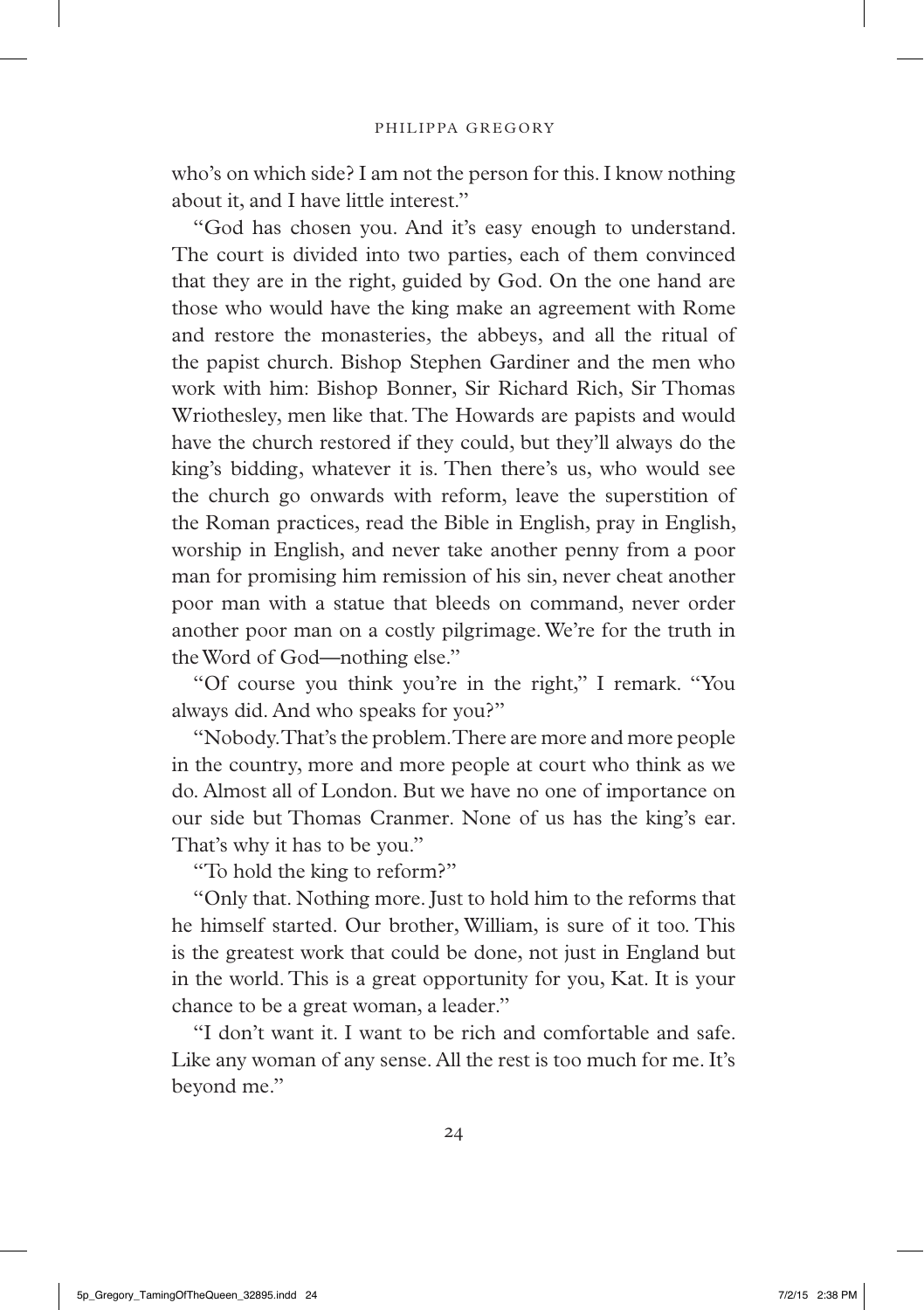"It's too much for you unless God holds you up," she says. "Then you will be triumphant. I will pray for that. We're all praying for that."



The king comes to Lady Mary's rooms and greets her frst, as he will do until our wedding day, when I shall become the frst lady of the kingdom and have my own rooms. Then he will greet me frst, and she and every woman in the kingdom will follow in my train. When I review the ladies who looked down their noses at mere Kateryn Parr but will have to bow to the foor to Queen Kateryn, I have to hide my smug delight. He takes a seat between the two of us, which creaks under his weight as two squires lower him down. They bring him a footstool, and a page bends over and gently lifts the heavy leg onto it. The king wipes the grimace of pain from his face and turns to me with a smile.

"Sir Thomas Seymour has left us. He would not stay even a day, not even for the wedding. Why d'you think that is?"

I raise my eyebrows in calm surprise. "I don't know, Your Majesty. Where has he gone?"

"Don't you know? Have you not heard?"

"No, Your Majesty."

"Why, he's gone to do my bidding," he says. "He is my brother-in-law and my servant. He does just what I command him, whatever I command him. He is my dog and my slave." He bursts out in a sudden wheezy laugh and Edward Seymour, the other royal brother-in-law, laughs loudly too, as if he would have no objection to being described as a dog and a slave.

"His Majesty has trusted my brother with a great mission," Edward tells me. He appears to be pleased, but all courtiers are liars. "My brother, Thomas, has gone as ambassador to Queen Mary Regent of Flanders."

"We'll make an alliance," the king says. "Against France. And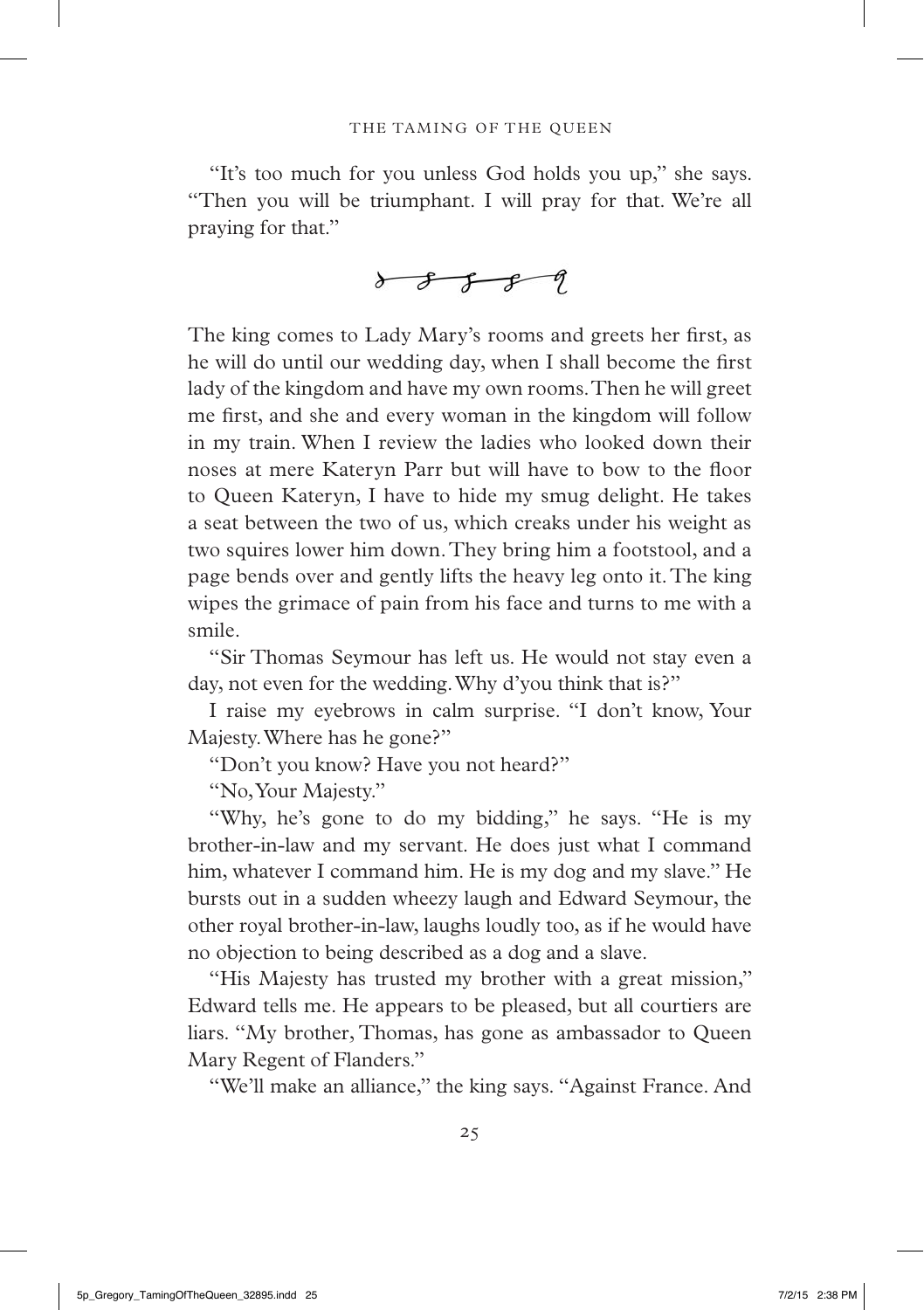this time it will be unbreakable, and this time we will destroy France and win back our English lands, and more, eh, Seymour?"

"My brother will get an alliance for you and for England that will last forever," Edward promises rashly. "That's why he left in haste, to start the work at once."

I turn my head from one man to the other, like one of the little automata that the clockmakers forge. Ticktock: one man speaks and then the other. Tocktick: it goes the other way. So I am startled when the king turns to me sharply, out of order, and says: "Shall you miss Sir Thomas? Shall you miss him, Lady Latimer? He's a great favorite with you ladies, is he not?"

Hotly, I am about to deny it, but then I see the trap. "I am sure we shall all miss him," I say indifferently. "He's merry company for the younger ones. I am glad that his wit can do good service to Your Majesty, even though it was wasted on me."

"You don't like a courtly suitor?" He is watching me narrowly.

"I am a straightforward northern woman," I say. "I don't like a lot of lipwash."

"Enchanting!" Edward Seymour loudly proclaims as the king laughs at my country speech and snaps his fngers for the page, who lifts his leg off the stool, and then two of them haul him to his feet and steady him when he staggers. "We'll go in to dinner," he rules. "I am so hungry I could eat an ox! And you must get your strength up, Lady Latimer. You will have service to do also! I want a bonny bride!"

I curtsey as he hobbles past, his great weight bearing down on his frail legs, one calf bulked large with the thick bandage that is wrapped around the oozing wound. I rise up and walk beside Lady Mary. She gives me a cool little smile and says nothing.



I am to choose a motto. Nan and I are in my bedroom with the door barred to everyone, sprawled on my bed, the candles burning low.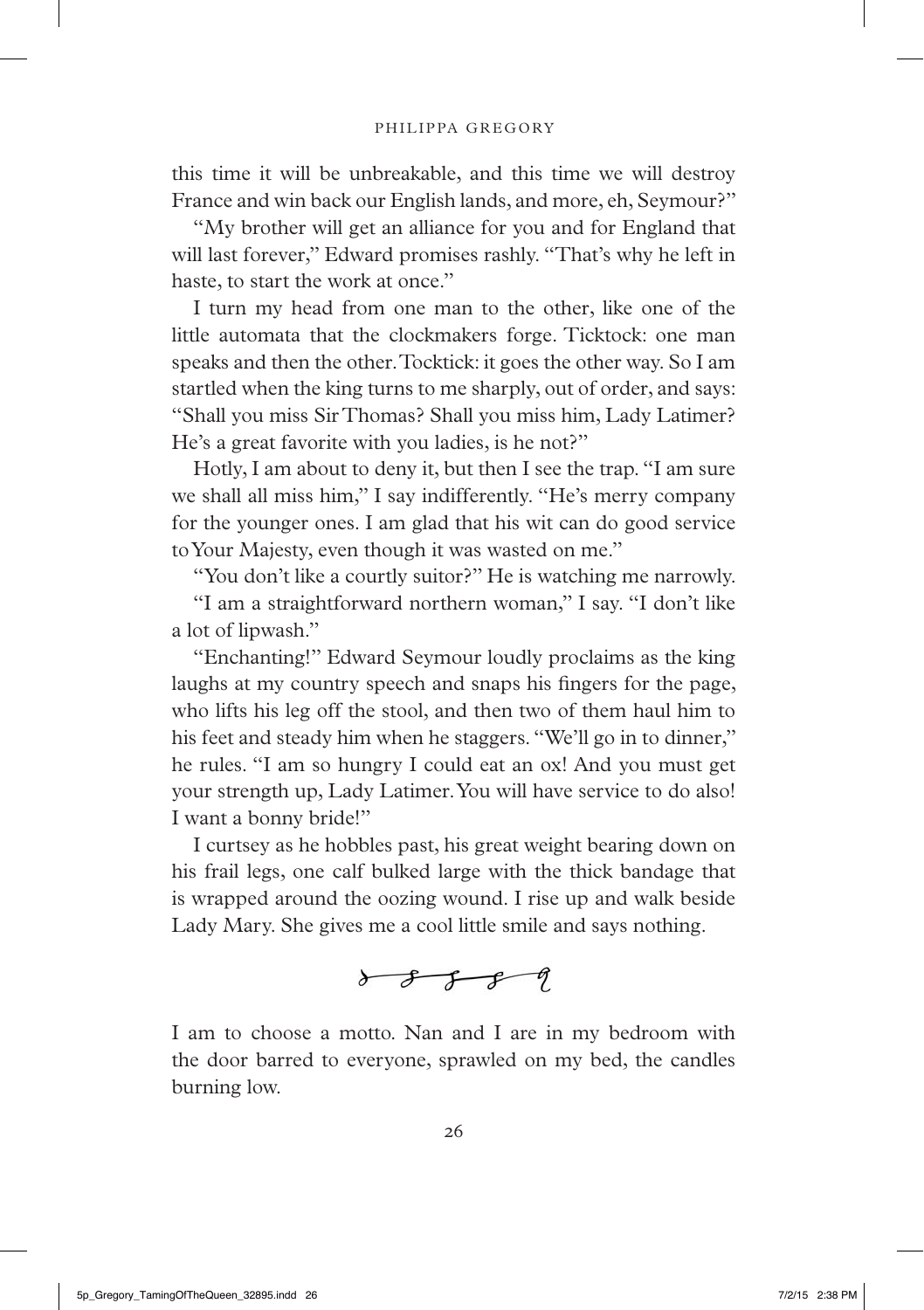"D'you remember them all?" I ask her curiously.

"Course I do. I saw each one's initials carved on every wooden beam and every stone boss in every palace. And then I saw them chipped off stone and adzed off wood and new initials put on again. I sewed every motto into fags for their weddings. I saw every emblem freshly painted. I saw their shields carved on and then burned off the royal barge. Of course I remember each one. Why wouldn't I? I was there when each one was announced, I was there when she was taken away. Mother put me into service to the Queen of England, Katherine of Aragon, and made me promise to always be loyal to the queen. She never dreamed there would be six of them. She never dreamed one of them would be you. Ask me any one's motto. I know them all!"

"Anne Boleyn," I say at random.

"*The Most Happy*," Nan says with a harsh laugh.

"Anne of Cleves?"

"*God Send Me Well to Keep*."

"Katherine Howard?"

Nan makes a face as if the memory is a bitter one: "*No Other Will but His*, poor little liar," she says.

"Katherine of Aragon?" We both know this one. Katherine was my mother's beloved friend, a martyr to her faith and to her husband's terrible infdelity.

"*Humble and Loyal*, God bless her. Never was a woman more humbled. Never was one more loyal."

"What was Jane's?" Jane Seymour will always be the favorite wife, whatever I say or do. She gave him his son and she died before he tired of her. Now he remembers a perfect woman, more saint than wife, and even manages to squeeze out a few hot little tears for her. But my sister, Nan, remembers that Jane died terrifed and alone, asking for her husband, and nobody had the courage to tell her that he had ridden away.

"*Bound to Obey and Serve*," Nan says. "Bound hand and foot, if the truth be told"

"Bound? Who bound her?"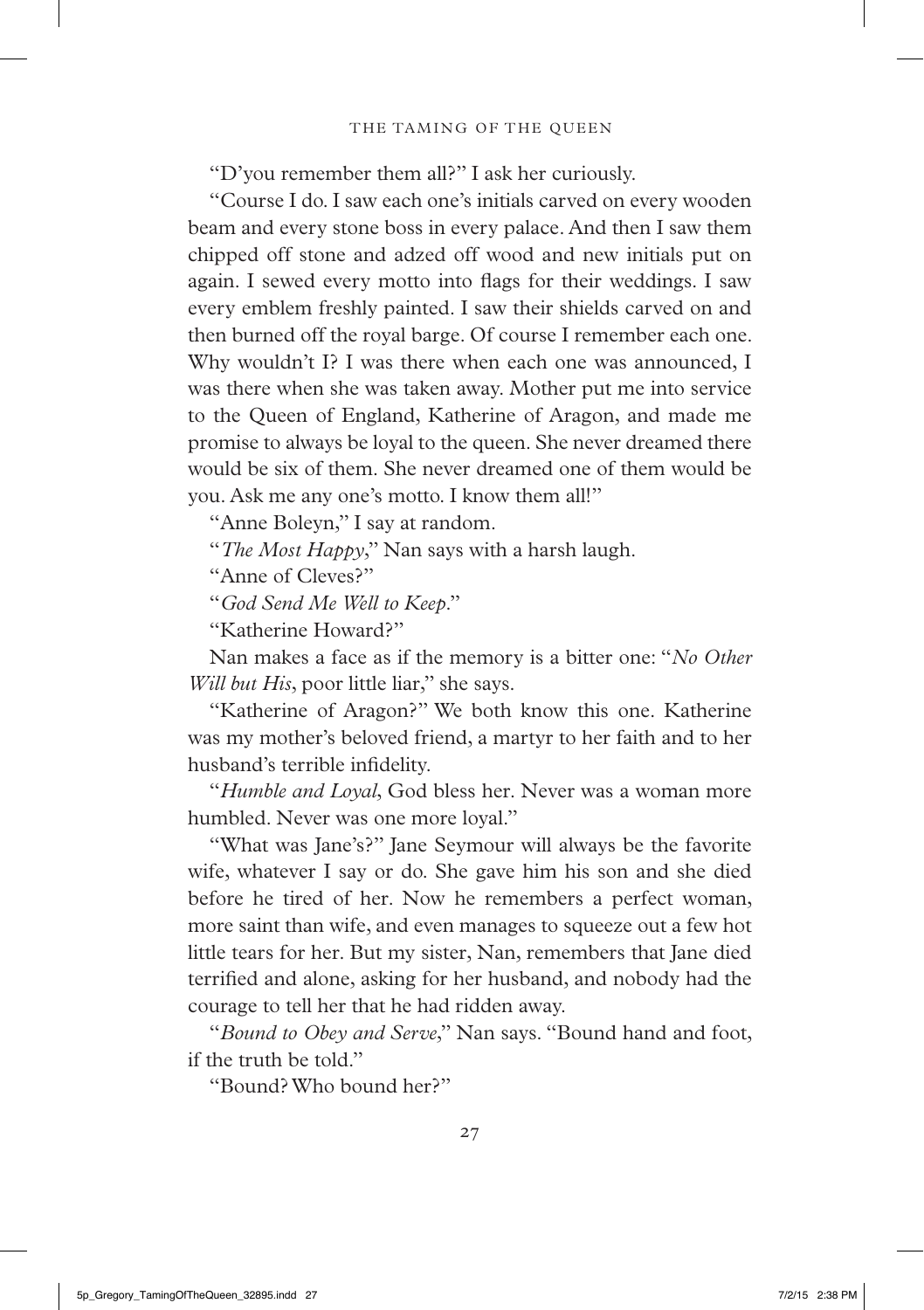"Like a dog, like a slave. Those brothers of hers sold her to him as if she were a trussed chicken. Drove her to market, put her on sale right under Queen Anne's nose. Trussed her and stuffed her and put her into the oven heat of the queen's rooms, certain that the king would want a taste."

"Don't."

Both of my former husbands lived far from court, far from the gossip of London. When I got any London news, it was weeks late and through the rosy glow of distance, as told by the traveling pedlars, or in a rare hurried note from Nan. The rumors of royal wives who came and went over the years were like fairy stories told of imaginary beings: the pretty young whore, the fat German duchess, the angelic mother dead in childbirth. I don't have Nan's clear-eyed cynicism about the king and his court, I don't know half what she knows. Nobody knows all the secrets that she has heard. I came to court only in the last months of my husband Latimer's life to fnd a complete wall of silence around any mention of the last queen, and no happy recollections of any of them.

"Your motto had better be a promise of loyalty and humility," Nan says. "He is raising you to a great position. You have to declare publicly that you're grateful, that you will serve him."

"I'm not naturally a humble woman," I say with a little smile. "You have to be grateful."

"I want something about grace," I agree. "Knowing that this is the will of God is the only thing that will carry me through."

"No, you can't say anything like that," she cautions me. "It has to be God in your husband, God in the king."

"I want God to use me. He has to help me. I want something like *All that I Do Is for God*."

"*All that I Do Is for Him*?" she suggests. "Then it sounds as if you're thinking only of the king."

"But it's a lie," I say fatly. "I don't want to use clever words to mean two things at once, like a courtier or a crooked priest. I want my motto to be something clear and truthful."

"Oh, don't be all blunt and northern!"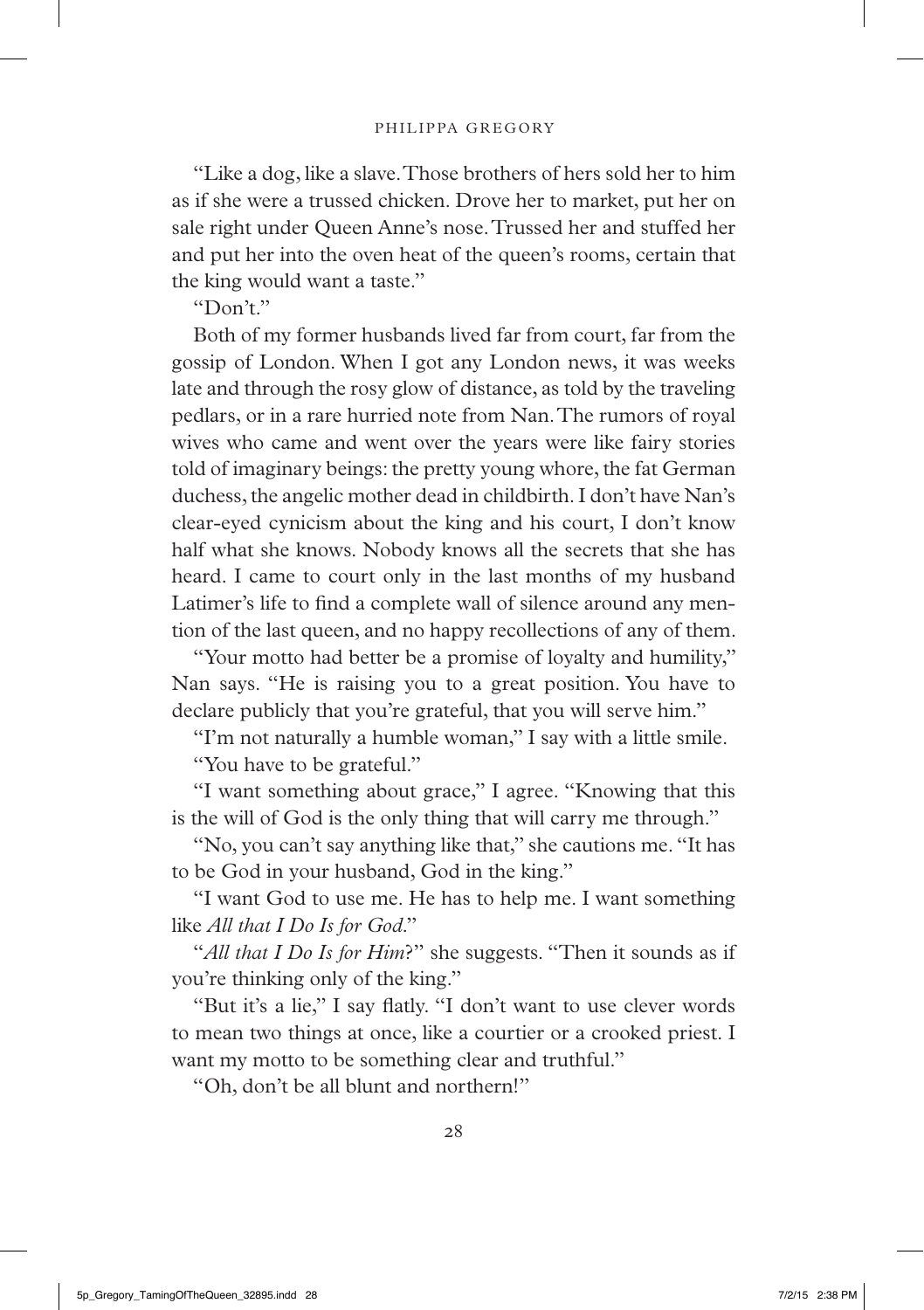"Just honest, Nan. I just want to be true."

"What about: *To Be Useful in All that I Do*? It doesn't say useful to who—you know that it's for God and for the reformed religion, but you don't have to say that."

"*To Be Useful in All That I Do*," I repeat without much enthusiasm. "It's not very inspiring."

"*The Most Happy* was dead in three and a half years," Nan says harshly. "*No Other Will but His* had her lover in the jakes. These are mottoes: they aren't predictions."



Lady Elizabeth, the daughter of Anne Boleyn, is brought from her little court at Hatfeld to be presented to me, her new stepmother—her fourth in seven years—and the king decides that this meeting shall be formal and public, so the nine-year-old child has to walk into the huge presence chamber at Hampton Court, the place crowded with hundreds of people, her back like a poker, her face as white as the muslin at the top of her gown. She looks like a player's brat, born to walk on a stage made from carts, lonely in a crowd, all show and no solid ground. Anxiety makes her plain, poor little thing, her copper hair scraped back under her hood, mouth pinched, her dark eyes goggling. She walks as her governess has taught her, back stiff, her head rigidly high. As soon as I see her I feel such pity for her, poor little child—her mother beheaded on her father's orders before she was three years old, her own safety always uncertain as she tumbled overnight from royal heir to royal bastard. Her very name was changed from Princess Elizabeth to Lady Elizabeth, and nobody curtseyed anymore when they served her bread and milk.

I don't see a threat in this little mite. I see instead a little girl who never knew her mother, who was not even sure of her name, who rarely saw her father, and who has been loved only by servants who cling to their posts by luck and work for nothing when the royal exchequer forgets to pay them.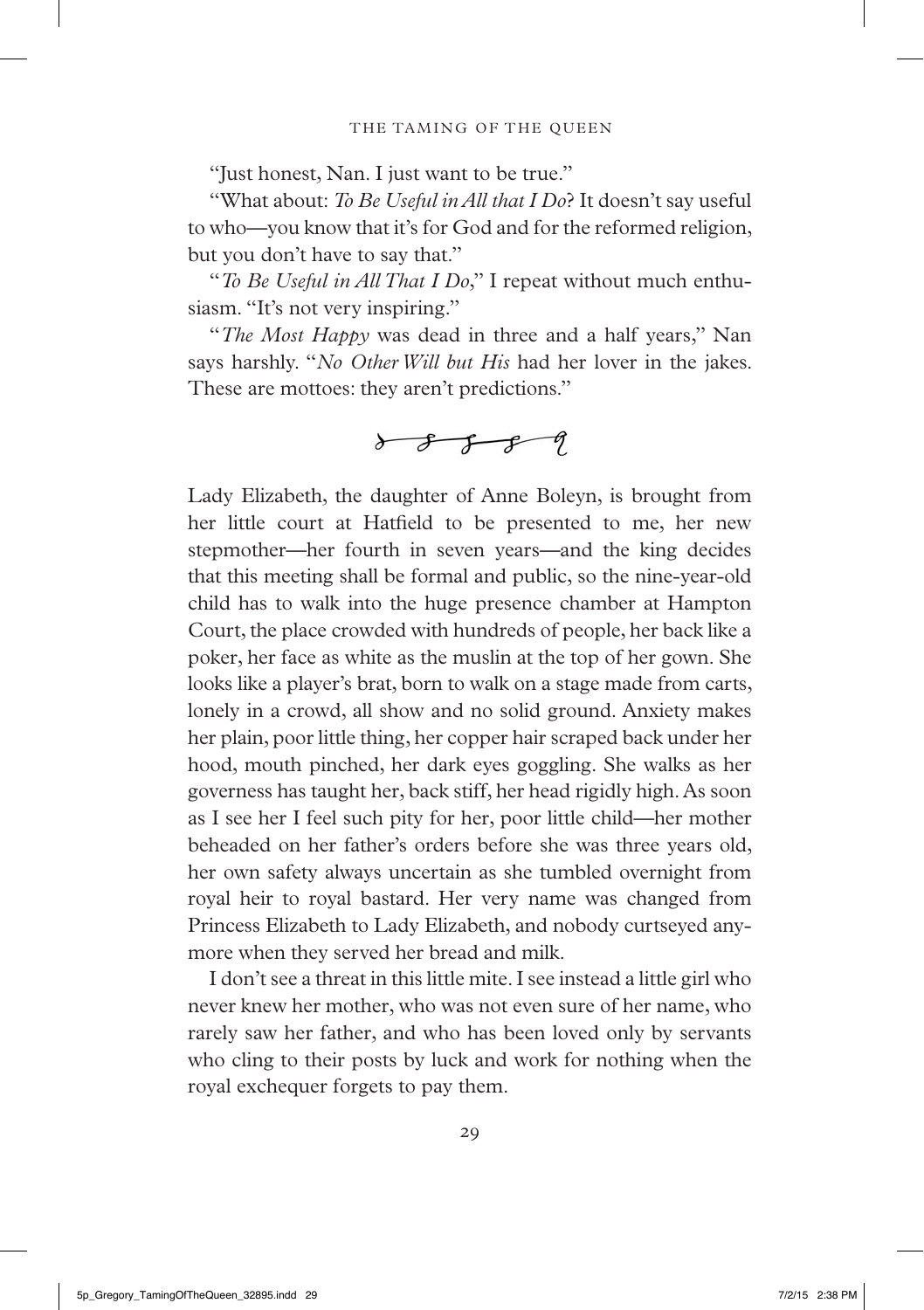She hides her terror behind a rigid formality—she has a veneer of royalty like a shell—but I am sure that inside, the soft little creature is cringing like a Whitstable oyster squirted with lemon juice. She curtseys low to her father and then she turns and curtseys to me. She speaks to us in French, expressing her gratitude that her father should allow her into his presence, and her joy in greeting her new honored mother. I fnd I am watching her almost as if she is a poor little beast from the menagerie at the Tower, ordered by the king to do tricks.

Then I see a swift glance between Elizabeth and Lady Mary and I realize that they are sisters indeed, both of them afraid of their father, completely dependent on his whim, uncertain of their position in the world and instructed never to put a foot wrong on a most uncertain path. Lady Mary was forced to wait on Elizabeth when she was a baby princess, but this failed to breed enmity. Lady Mary came to love her half sister, and now she nods encouragingly as the little voice trembles over the French words.

I rise from my seat and step quickly down from the dais. I take Elizabeth's cold hands and I kiss her forehead. "You're very welcome to court," I say to her in English—for who speaks a foreign language to their daughter? "And I shall be very glad to be your mother and care for you, Elizabeth. I hope you will see me as a mother indeed, and that we will be a family together. I hope that you will learn to love me and trust that I will love you as my own."

The color floods into her pale cheeks, up to her sandy eyebrows, her thin lips tremble. She has no words for a natural act of affection though she had speeches prepared in French.

I turn to the king. "Your Majesty, of all the treasures that you have given me, this—your daughter—is the one that gives me most delight." I glance at Lady Mary, who is blanched with shock at my sudden informality."Lady Mary I love already," I say."And now I will love Lady Elizabeth. When I meet your son, my joy will be complete."

The favorites, Anthony Denny and Edward Seymour, look